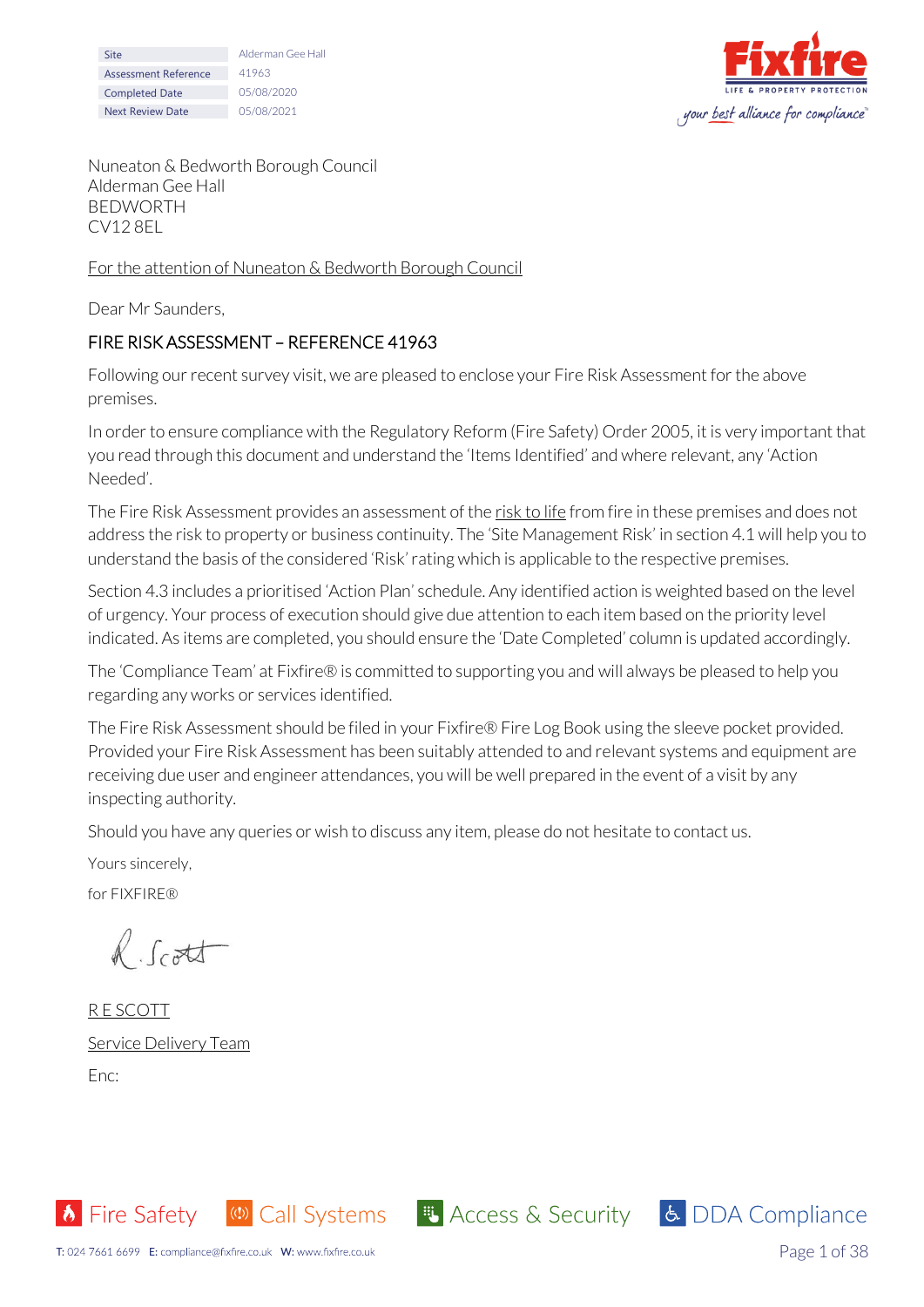| Site                    | Alderman Gee Hall |
|-------------------------|-------------------|
| Assessment Reference    | 41963             |
| <b>Completed Date</b>   | 05/08/2020        |
| <b>Next Review Date</b> | 05/08/2021        |



# **(B)** Fire Risk Assessment

# Alderman Gee Hall

BEDWORTH CV12 8EL.

## Assessment Reference: 41963



Front elevation







Page 2 of 38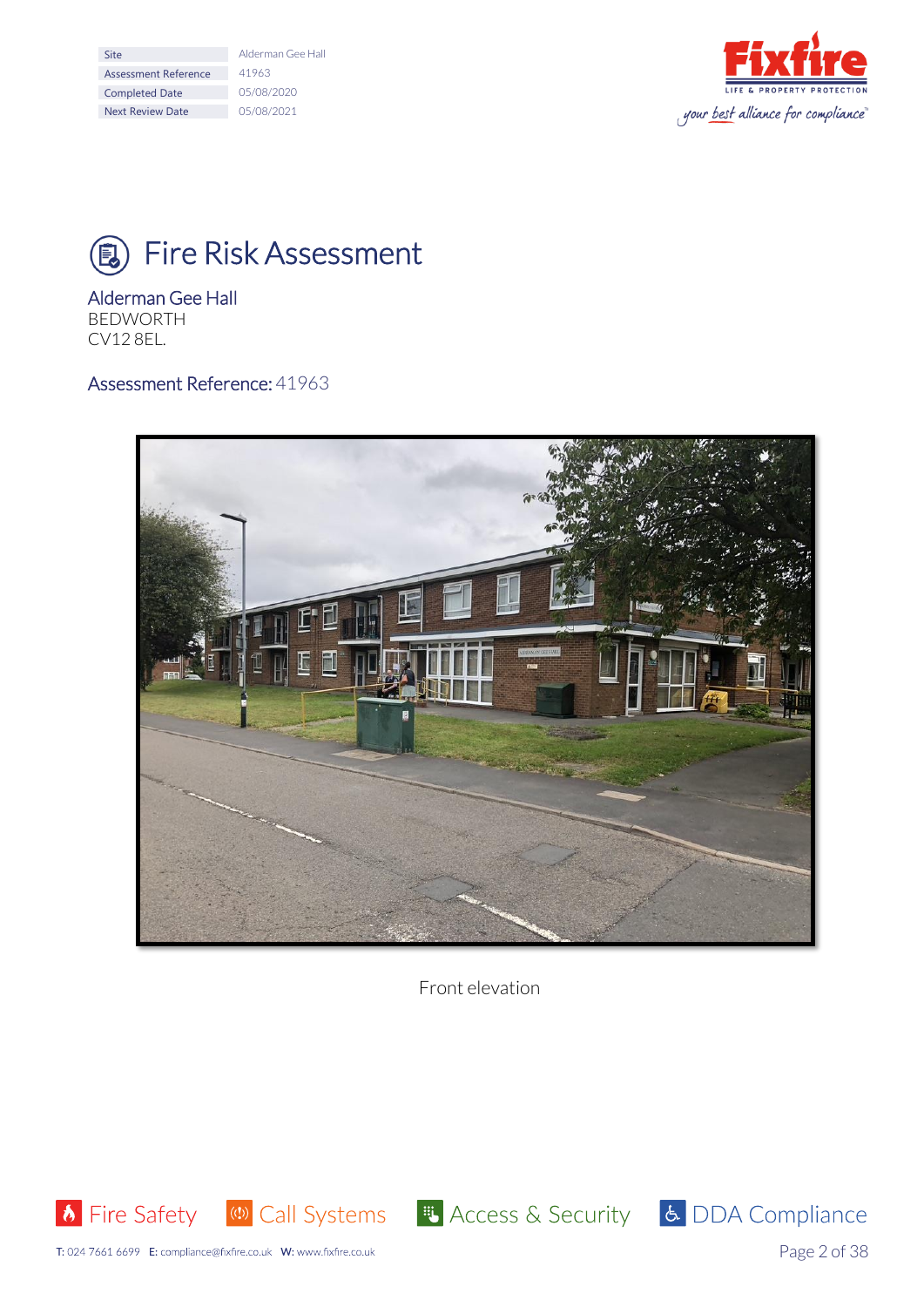| Site                    | Alderman Gee Hall |
|-------------------------|-------------------|
| Assessment Reference    | 41963             |
| <b>Completed Date</b>   | 05/08/2020        |
| <b>Next Review Date</b> | 05/08/2021        |



# <span id="page-2-0"></span>1. Contents

| $\mathbf{1}$ . |  |
|----------------|--|
| 2.             |  |
| 3.             |  |
| 3.1.           |  |
| 3.2.           |  |
| 3.3.           |  |
| 4.             |  |
| 4.1.           |  |
| 4.2.           |  |
| 4.3.           |  |
| 4.4.           |  |
| 4.5.           |  |
| 5.             |  |
| 5.1.           |  |
| 5.2.           |  |
| 5.3.           |  |
| 5.4.           |  |
| 5.5.           |  |
| 5.6.           |  |
| 5.7.           |  |
| 5.8.           |  |
| 5.9.           |  |
| 6.             |  |
| 6.1.           |  |
|                |  |



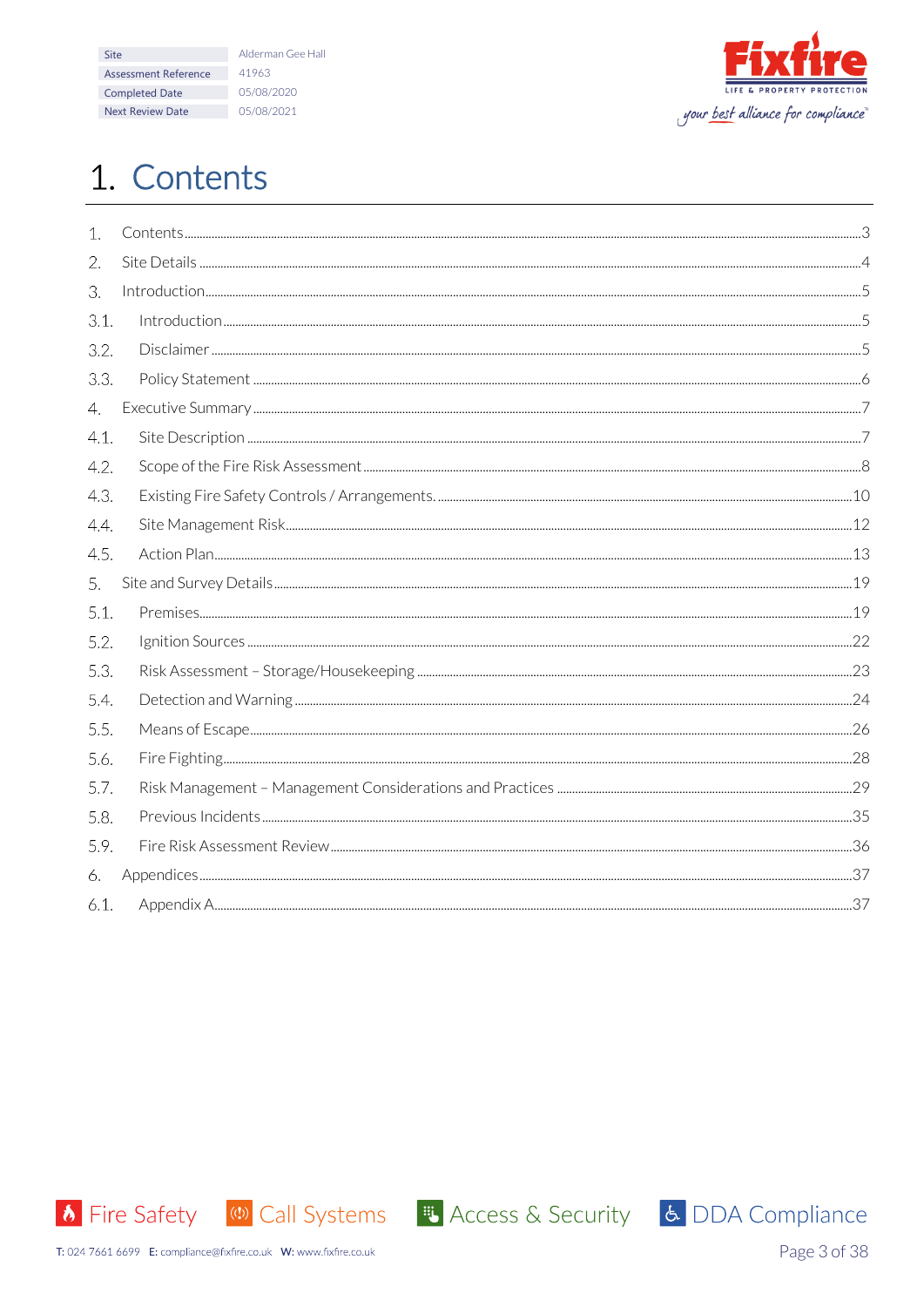| <b>Site</b>             | Alderman Gee Hall |
|-------------------------|-------------------|
| Assessment Reference    | 41963             |
| <b>Completed Date</b>   | 05/08/2020        |
| <b>Next Review Date</b> | 05/08/2021        |



# <span id="page-3-0"></span>2. Site Details

The Regulatory Reform (Fire Safety) Order 2005 Fire Risk Assessment

## Produced For

# Nuneaton & Bedworth Borough Council

| <b>Client Address:</b>      | Gresham Road Depot<br>Gresham Road<br>Nuneaton<br><b>CV107QR</b> |
|-----------------------------|------------------------------------------------------------------|
| Property Code / UPRN:       | Not provided                                                     |
| <b>Enforcing Authority:</b> | Warwickshire Fire & Rescue Service                               |
| Site Name:                  | Alderman Gee Hall                                                |
| Site Address:               | <b>BEDWORTH</b><br>CV128EL                                       |

| Site Responsible Person:                  | Nuneaton & Bedworth Borough Council                               |
|-------------------------------------------|-------------------------------------------------------------------|
| Site Telephone No:                        | 024 7637 3713                                                     |
| Site Contact:                             | Joanna Ford - ILO                                                 |
| Date of Assessment:                       | 05/08/2020                                                        |
| Suggested Date for Review:                | 05/08/2021                                                        |
| Fixfire® Assessor:                        | Kevin Rogers MIFireE                                              |
| Fixfire <sup>®</sup> Head Office Address: | Fixfire®<br>Mayflower House<br>Bodmin Road<br>Coventry<br>CV2 5DB |

Head Office Telephone No: 024 7661 6699



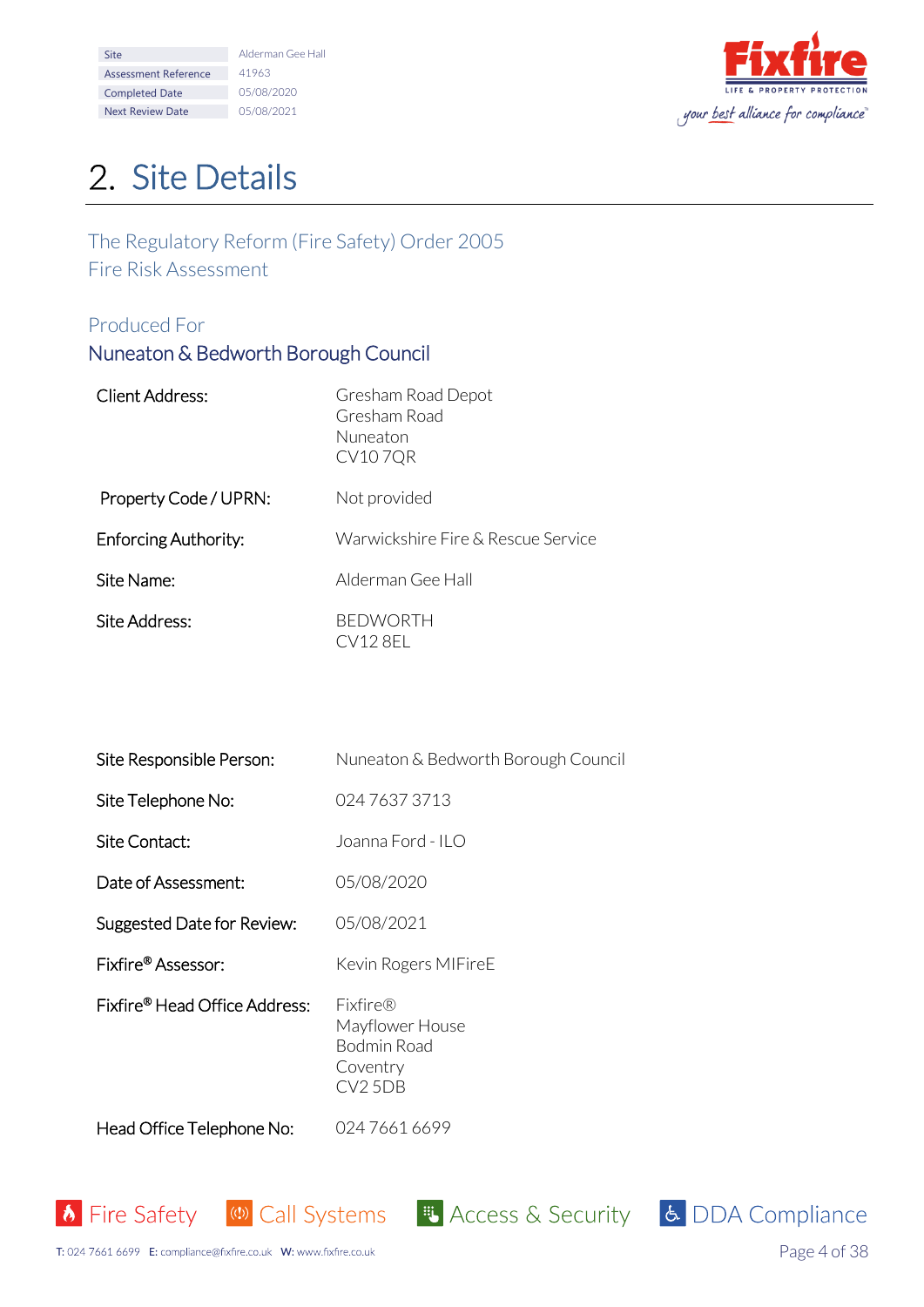| <b>Site</b>             | Alderman Gee Hall |
|-------------------------|-------------------|
| Assessment Reference    | 41963             |
| <b>Completed Date</b>   | 05/08/2020        |
| <b>Next Review Date</b> | 05/08/2021        |



# <span id="page-4-0"></span>3. Introduction

## <span id="page-4-1"></span>3.1. Introduction

This Fire Risk Assessment is carried out under the Regulatory Reform (Fire Safety) Order 2005.

The purpose of the risk assessment is to help management decide whether the fire safety measures in place are adequate.

Where deficiencies are identified by the Compliance Consultant these are highlighted in the action plan with recommended time scales for action to be taken to reduce the risk of harm from fire. Management are provided with the action plan to consider how to proceed.

If the responsible manager should decide not to take any of the actions recommended they should update the risk assessment action plan with the reasons for their decision. The Compliance Consultant will base their recommendations on the standards and conditions in place at the time of the assessment.

## <span id="page-4-2"></span>3.2. Disclaimer

This Fire Risk Assessment has been completed by a Fixfire® accredited Compliance Consultant. The Assessment has been conducted and completed exercising all reasonable skill and care. The content of this Assessment is based on observations and the information and access provided at the time to the Consultant. All such information is accepted in good faith as being factual, accurate and a valid representation of the situation on the day of the assessment.

No guarantee can be given that any subsequent visit by inspectors with statutory powers may result in other breaches of legislation being found. Whilst every care is taken to interpret current legislation and Approved Codes of Practice(s), these can only be authoritatively interpreted by Courts of Law.

Fixfire® cannot accept responsibility to any parties whatsoever, following the issue of this report, for matters arising, which may be considered outside the scope of works.

Fixfire® has assumed that all relevant building regulations were complied with in the construction of the premises, including any extension(s), conversion(s), renovation(s) and refurbishment(s). The survey may have included roof spaces or other hidden areas in the premises except where there was an obvious fire hazard that reasonably required further investigation.

The assessment is issued in confidence and Fixfire® cannot accept any responsibility to any third parties to whom this assessment may be circulated, in part or in full, and any such parties rely on the contents of this assessment solely at their own risk.

Please note: Fixfire® accepts no responsibility for any fire that may occur on the premises. This risk assessment, if acted upon, will reduce the likelihood of a fire occurring, it will not guarantee that a fire will never occur. If you follow the advice, the effects of fire will be mitigated. You must ensure that you have the appropriate insurance in place to cover any loss or damage in the event of a fire.



**8** Fire Safety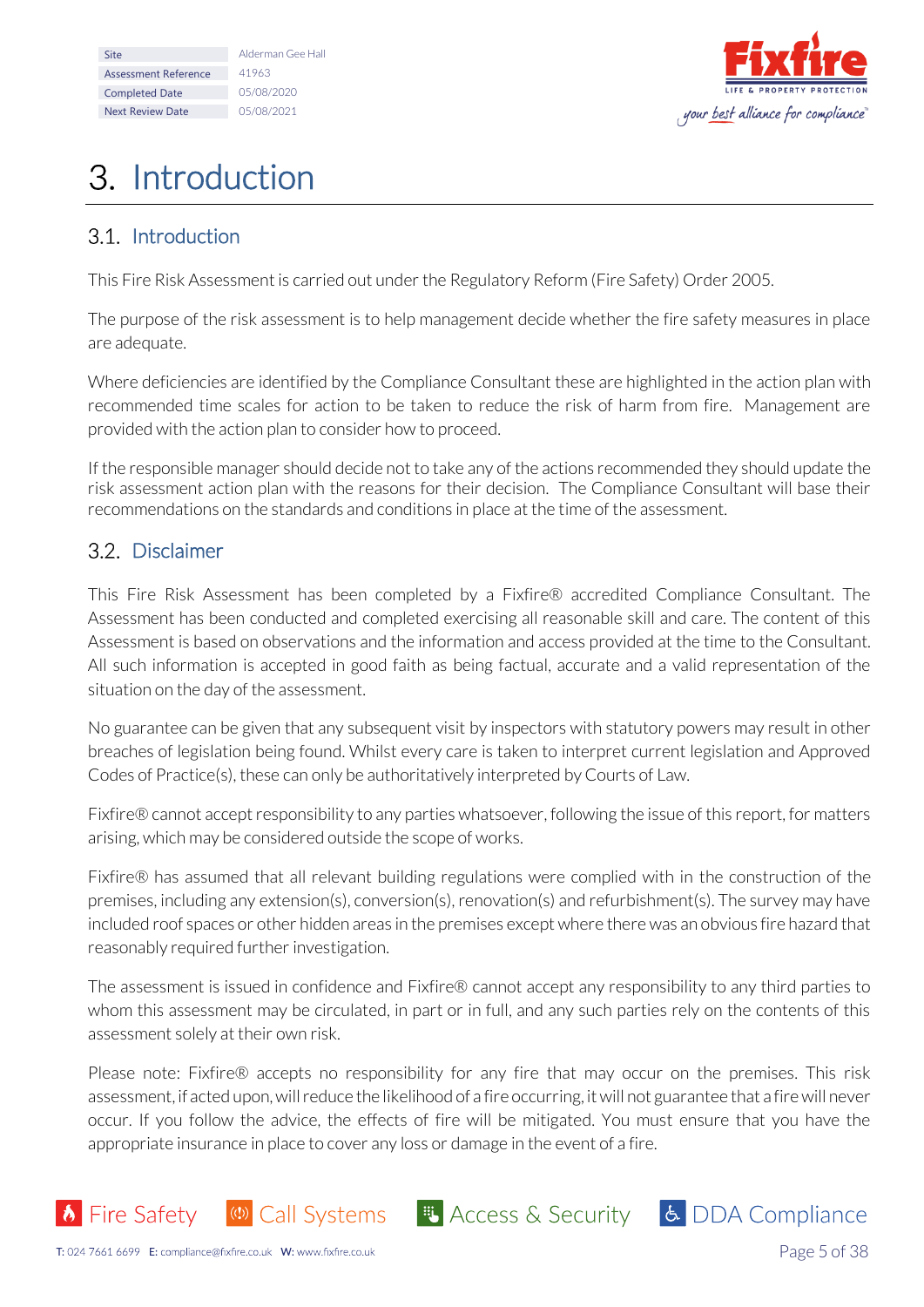| Site                    | Alderman Gee Hall |
|-------------------------|-------------------|
| Assessment Reference    | 41963             |
| <b>Completed Date</b>   | 05/08/2020        |
| <b>Next Review Date</b> | 05/08/2021        |



This Fire Risk Assessment provides an assessment of the risk to life from fire in these premises. It does not address the risk to property or business continuity from fire.

The Responsible Person(s) needs to understand that the assessment is there to assist them in helping their employer meet their statutory responsibilities under fire safety law. It should be referred to regularly and updated accordingly.

# <span id="page-5-0"></span>3.3. Policy Statement

This Fire Risk Assessment has been undertaken in accordance with Publicly Available Standard PAS 79:2012 (British Standard Institute): Fire Risk Assessment – Guidance and a recommended methodology.

This document has been checked against the original data supplied by the Consultant. We certify that this is a true copy of the information and that the risk identified is a reflection of the condition of the premises at the time of the survey.

Due consideration should be given to this risk assessment and its recommendations and it should form the basis of setting up and implementing your system of control.

Yours faithfully for FIXFIRE®

Kriksgers

Kevin Rogers MIFireE Senior Compliance Consultant

E-mail: [kmr@fixfire.co.uk](mailto:kmr@fixfire.co.uk) Mobile:07817 202913





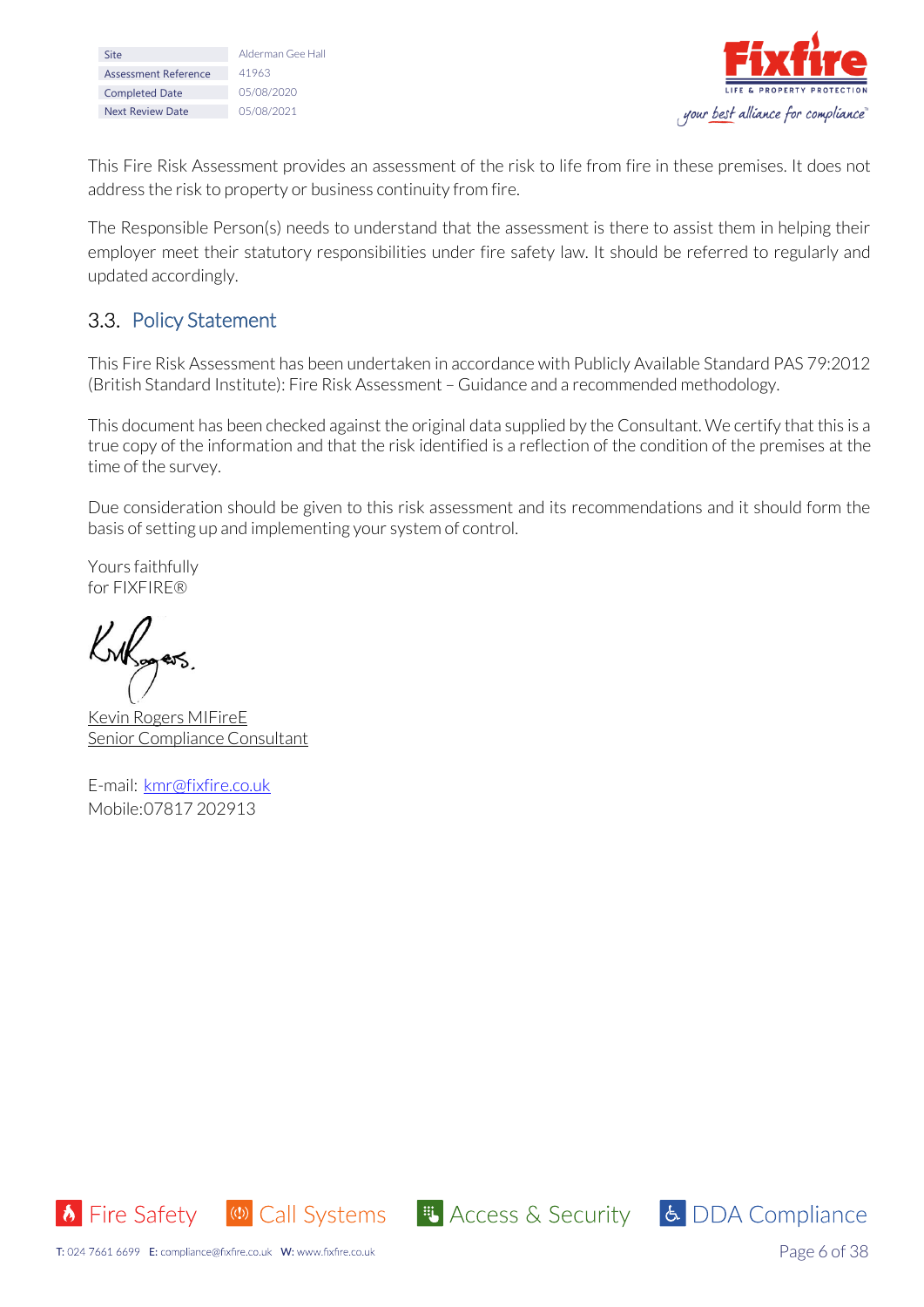| <b>Site</b>             | Alderman Gee Hall |
|-------------------------|-------------------|
| Assessment Reference    | 41963             |
| <b>Completed Date</b>   | 05/08/2020        |
| <b>Next Review Date</b> | 05/08/2021        |



# <span id="page-6-0"></span>4. Executive Summary

# <span id="page-6-1"></span>4.1. Site Description

Nuneaton and Bedworth Borough Council (NBBC) manages the independent living accommodation; which does not contain care home facilities or sheltered living accommodation. Therefore, the following guidance has been utilised 'Fire Safety in Purpose-Built Blocks of Flats' issued by the Local Government Association.

NBBC has adopted a 'stay put' policy for this premises.

Eddie Miller Court is a purpose-built residential retirement property consisting of two storeys, containing 30 flats. There is a main entrance to the front of the premises. The property is designed with two stairways.

Externally, there are paved walkways immediately outside the main entrance and car parking to the front of the block. A secure bin store is located on the ground floor.

Most fire safety compliance records (relating to statutory service and maintenance) for this property are held on site; some records are held centrally.

■ Access & Security

There were no further exceptional fire hazards identified during this assessment other than what is highlighted within Section 4.5 of this report.



Page 7 of 38

& DDA Compliance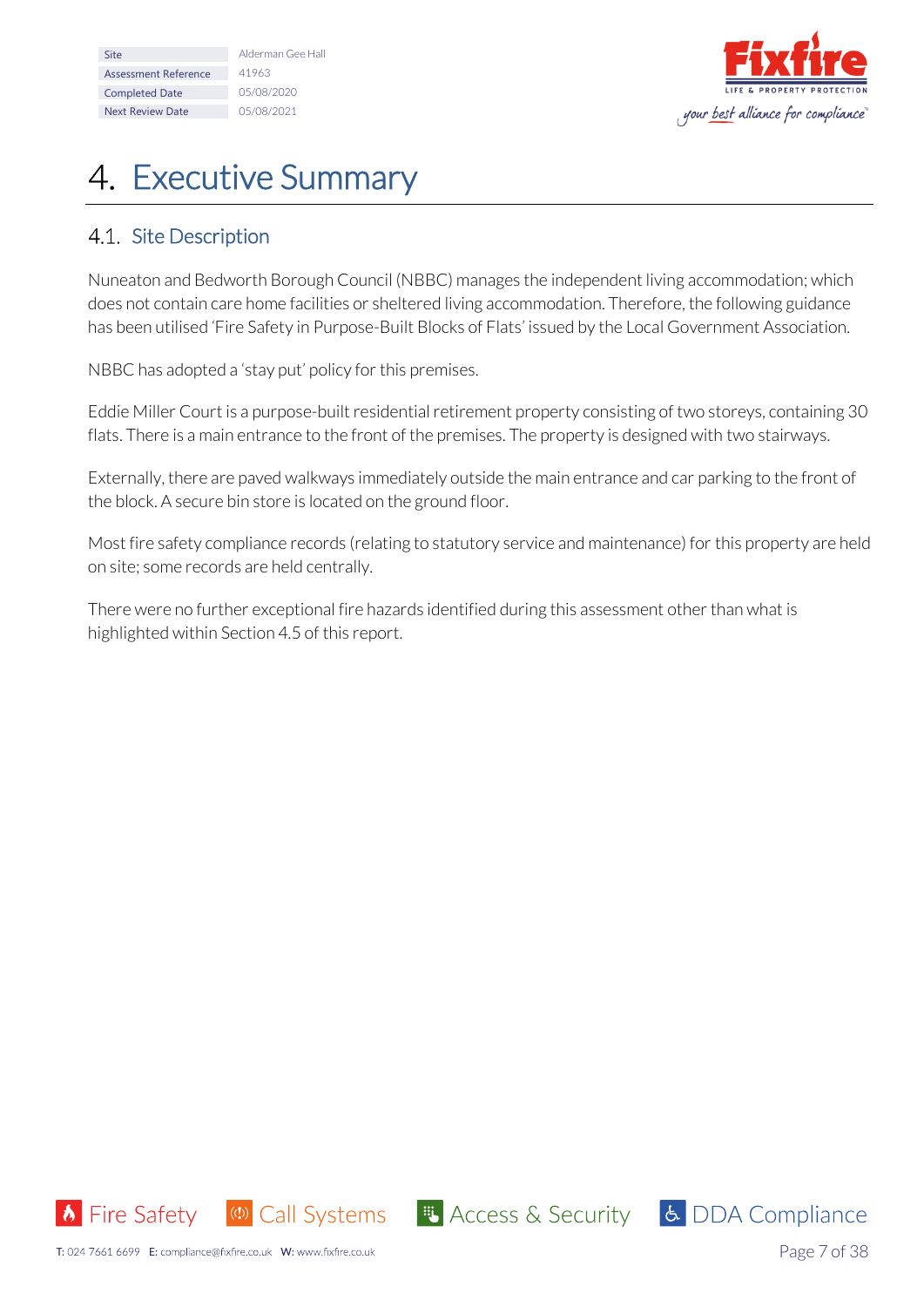| <b>Site</b>             | Alderman Gee Hall |
|-------------------------|-------------------|
| Assessment Reference    | 41963             |
| <b>Completed Date</b>   | 05/08/2020        |
| <b>Next Review Date</b> | 05/08/2021        |



# <span id="page-7-0"></span>4.2. Scope of the Fire Risk Assessment

#### • The following areas were assessed:

- Managers office.
- Laundry.
- Plant rooms.
- Staircases.
- Corridors.
- Lounges.
- Store rooms.
- Bin room.
- Entrances.
- External and internal circulation routes.
- Areas inaccessible during visit:

All communal areas were accessible.

#### • Did the fire risk assessment include the examination of at least a sample of flat entrance doors?

The doors inspected were fire resisting and fitted with a self-closing devices which operated effectively.

Note: Although sample flat entrance doors were inspected, be aware that this only enables the Fire Risk Assessor to assess the standard of structural fire protection on a general basis; this does not confirm the standard of all flat entrance doors which may require further inspection if further information becomes available.

© Call Systems File Access & Security 6 DDA Compliance

• Does the property have a loft space?

No

Access to Loft achieved?

N/A

• Loft Access Details or reasons why access could not be achieved

N/A

• Are there any corresponding Fire Action Plan items regarding the loft space?

N/A

**b** Fire Safety



Page 8 of 38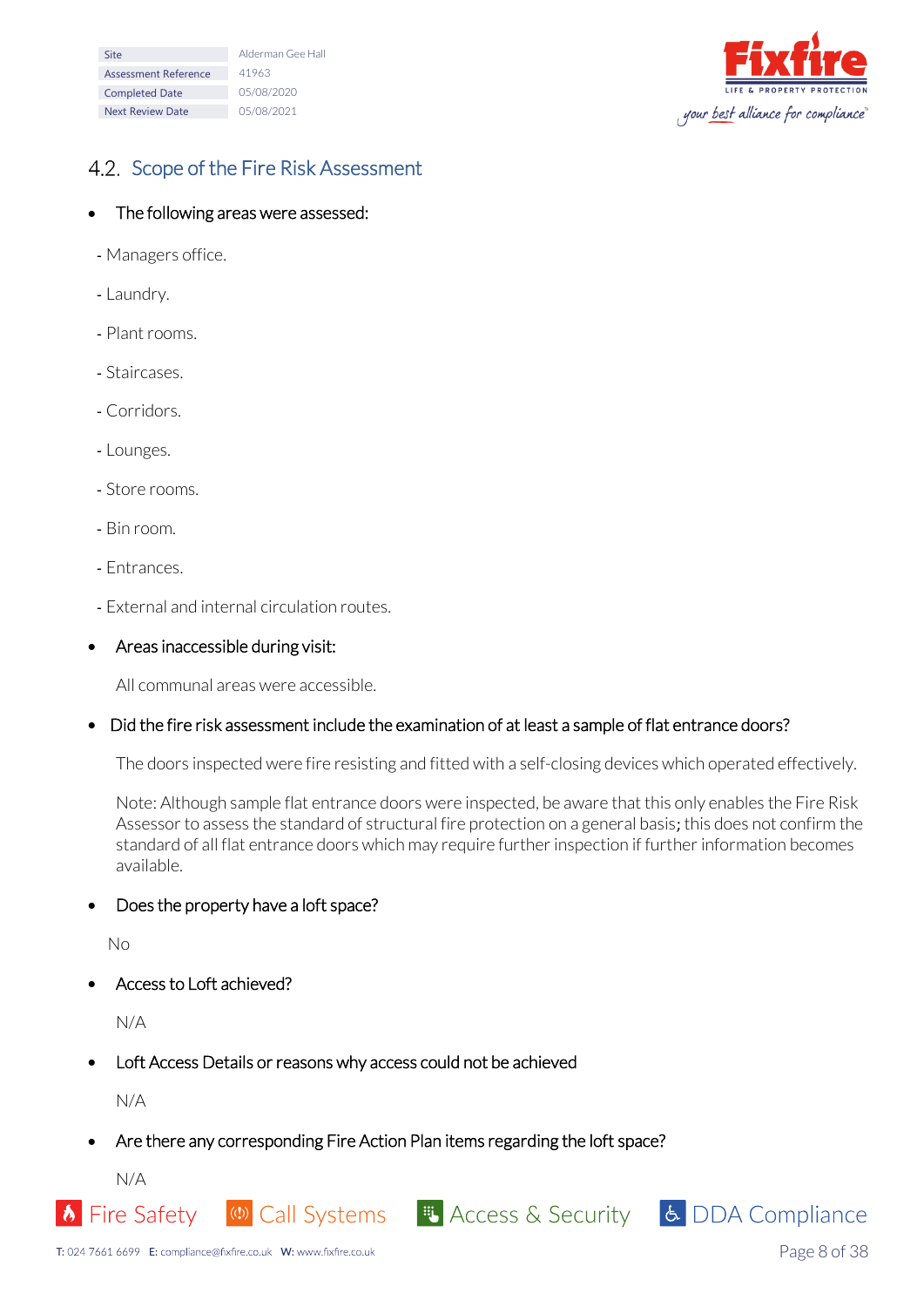| Site                    | Alderman Gee Hall |
|-------------------------|-------------------|
| Assessment Reference    | 41963             |
| <b>Completed Date</b>   | 05/08/2020        |
| <b>Next Review Date</b> | 05/08/2021        |



#### • Type of Fire Risk Assessment:

The assessment carried out was a Type 1 assessment and did not include areas below normal floor level or above false ceilings unless these areas were readily accessible. Therefore, no 'intrusive' or 'destructive' inspections of compartmentation or voids was carried out. No responsibility, therefore, is accepted by the consultant for issues relating to compartmentation which could not be viewed or identified at the time of the survey.

Note: If a greater degree of destructive inspection is deemed to be necessary, refer to Fire Action Plan below.

The risk assessment was undertaken in accordance with general risk assessment principles in order to identify hazards that could contribute to injury of persons using to the building. The consultant was not provided with any building or equipment drawings or past planning applications or submissions, therefore the information contained within this report was obtained during the site survey, from information obtained from the 'Responsible Person' or members of staff with varying levels of responsibility, if on site at the time of the survey. Where no members of staff were present, the relevant information was obtained through the visual inspection of the site.

In establishing the final risk analysis, the consultant took into account the nature and design of the building, the occupants, including vulnerable occupants, the protection afforded, safety provisions and any procedural arrangements observed at the time of the assessment.



<mark>も</mark> Access & Security | よ DDA Compliance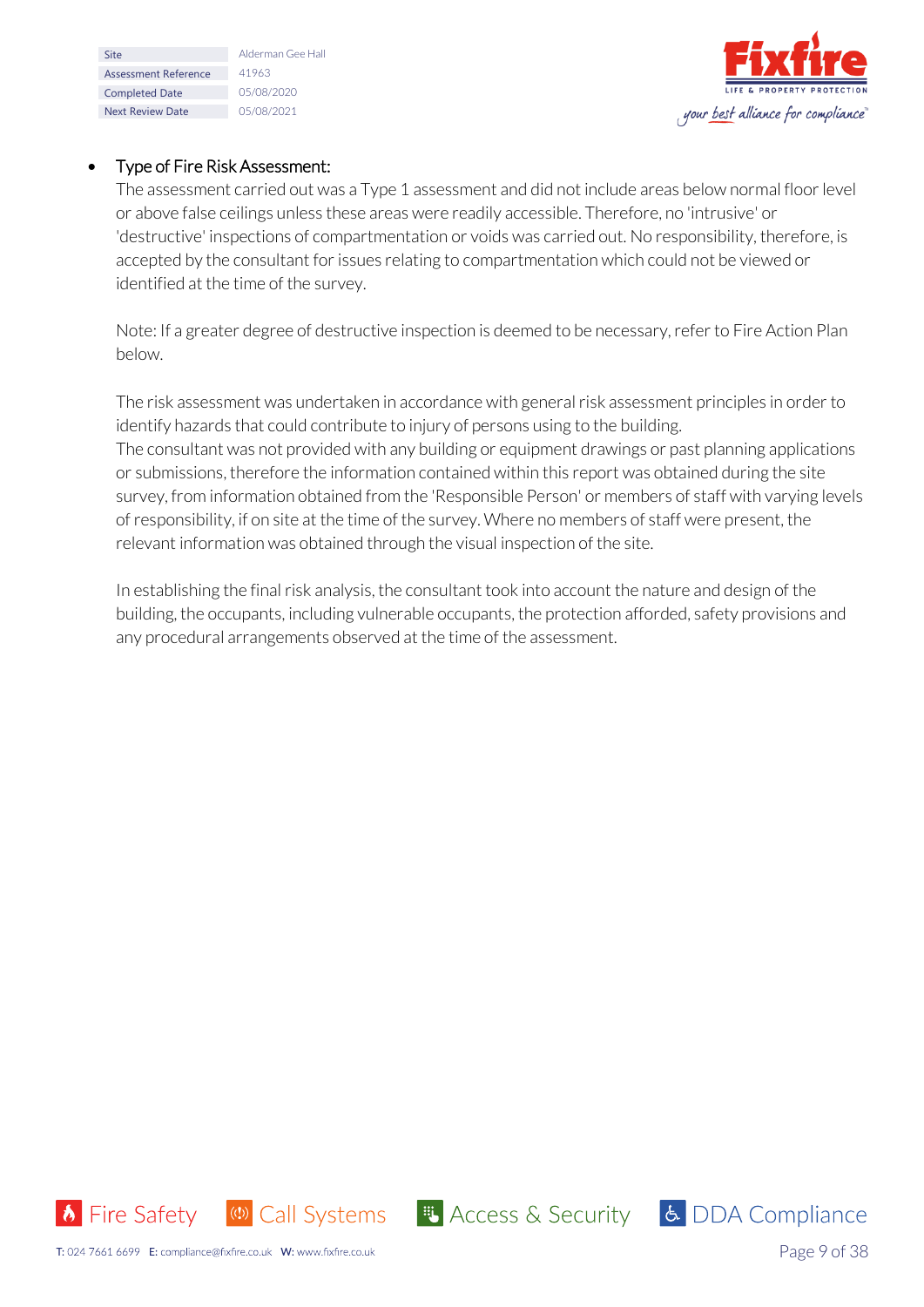| <b>Site</b>             | Alderman Gee Hall |
|-------------------------|-------------------|
| Assessment Reference    | 41963             |
| <b>Completed Date</b>   | 05/08/2020        |
| <b>Next Review Date</b> | 05/08/2021        |



# <span id="page-9-0"></span>4.3. Existing Fire Safety Controls / Arrangements.

#### • Means of Escape

#### Single block:

Multiple means of escape is provided by protected corridors, formed by flat entrance doors and fire doors to two staircases. Staircases lead direct to final exits which discharge to adjacent ground level.

### • Structural Fire Protection

Traditionally constructed building with brick walls, plasterboard, concrete floors and a flatroof with waterproof membrane over. The internal walls are either plaster on brick, block-work or plasterboard. Entrance doors to individual flats are fire resisting and are fitted with intumescent seals, cold smoke seals and positive action closing devices.

#### • Fire Alarm

There is a linked fire detection and alarm system within the development which comprises:

Automatic smoke / heat detectors. Break glass call points. Sounders. Fully addressable fire panel.

The fire alarm system appears to comply with BS5839 Pt 1 and is tested and maintained.

There is also a Tunstall alarm system within each flat, and at strategic locations around the development.

If a fire was detected within a flat, the detector would sound within the flat, and also the Independent Living Officer (ILO) would be notified via the Tunstall alarm system (during working hours).

Outside these hours an automatic notification would be received by the remote monitoring company. During the day the ILO would look at the fire panel to identify the location of the activation and would have three minutes to investigate. The ILO would then either call the Fire Brigade or reset the fire alarm. Outside the working hours, the remote monitoring company would call the Fire Brigade.

Should one of the automatic smoke detectors located in the common circulation areas / plant rooms be activated, then the ILO / remote monitoring company would investigate as described above.

#### • Emergency Lighting Yes

Non-maintained

#### System Description:

There is non-maintained emergency lighting provided within the communal areas of the property.

The emergency lighting is installed in accordance with BS 5266 and is tested and maintained.

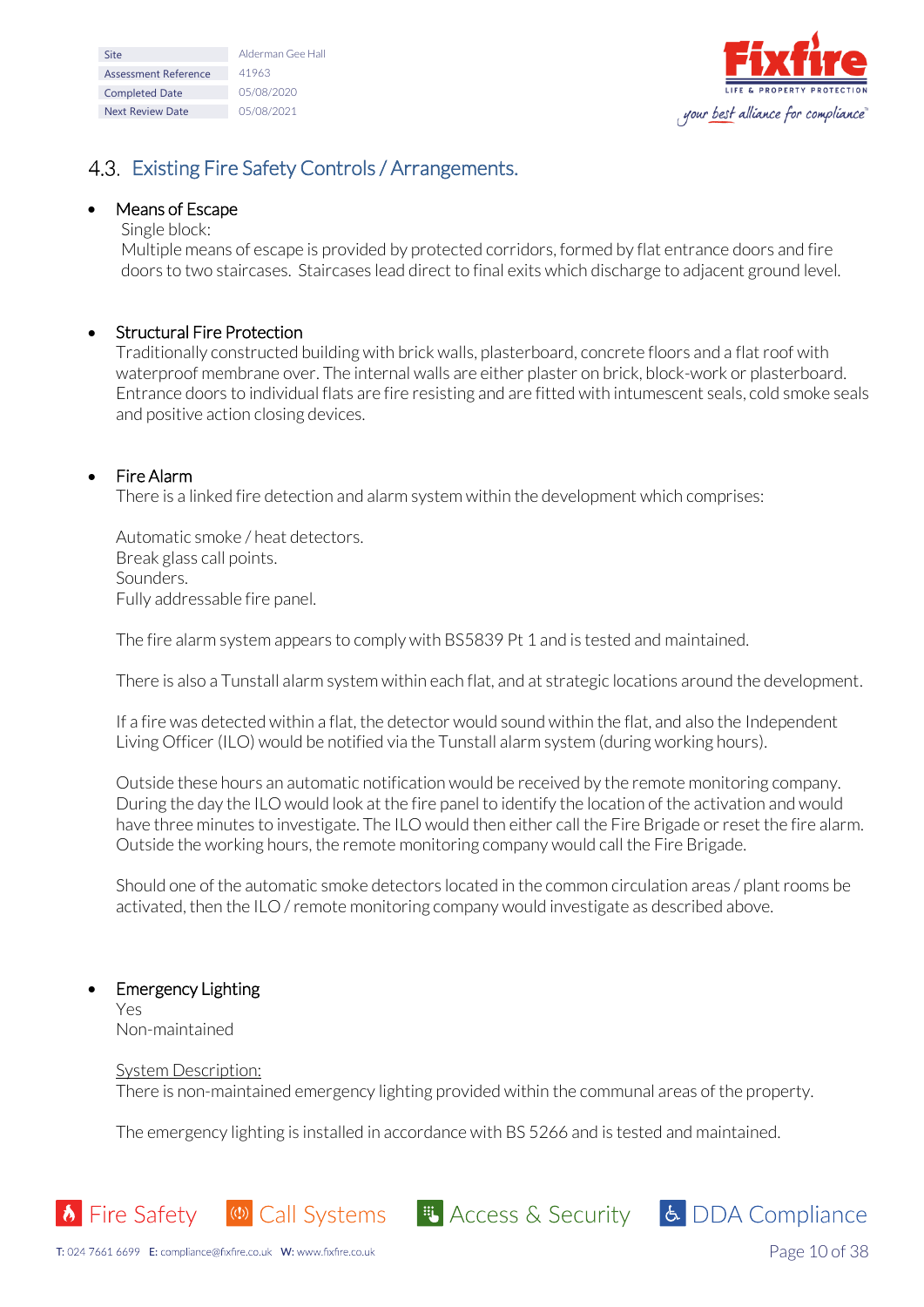| Site                    | Alderman Gee Hall |
|-------------------------|-------------------|
| Assessment Reference    | 41963             |
| <b>Completed Date</b>   | 05/08/2020        |
| <b>Next Review Date</b> | 05/08/2021        |



| Number of floors            | 2                            |
|-----------------------------|------------------------------|
| Occupancy                   | Residential block            |
| Typical number of occupants | Approximately: -40.          |
| Occupants at special risk:  |                              |
| Sleeping                    | Yes $-$ 40 (approx.)         |
| Persons with disabilities   | Unknown                      |
| Young persons under 18      | Unknown                      |
| Remote areas                | None                         |
| Lone workers                | <b>None</b>                  |
| Others                      | Cleaning Staff & Contractors |





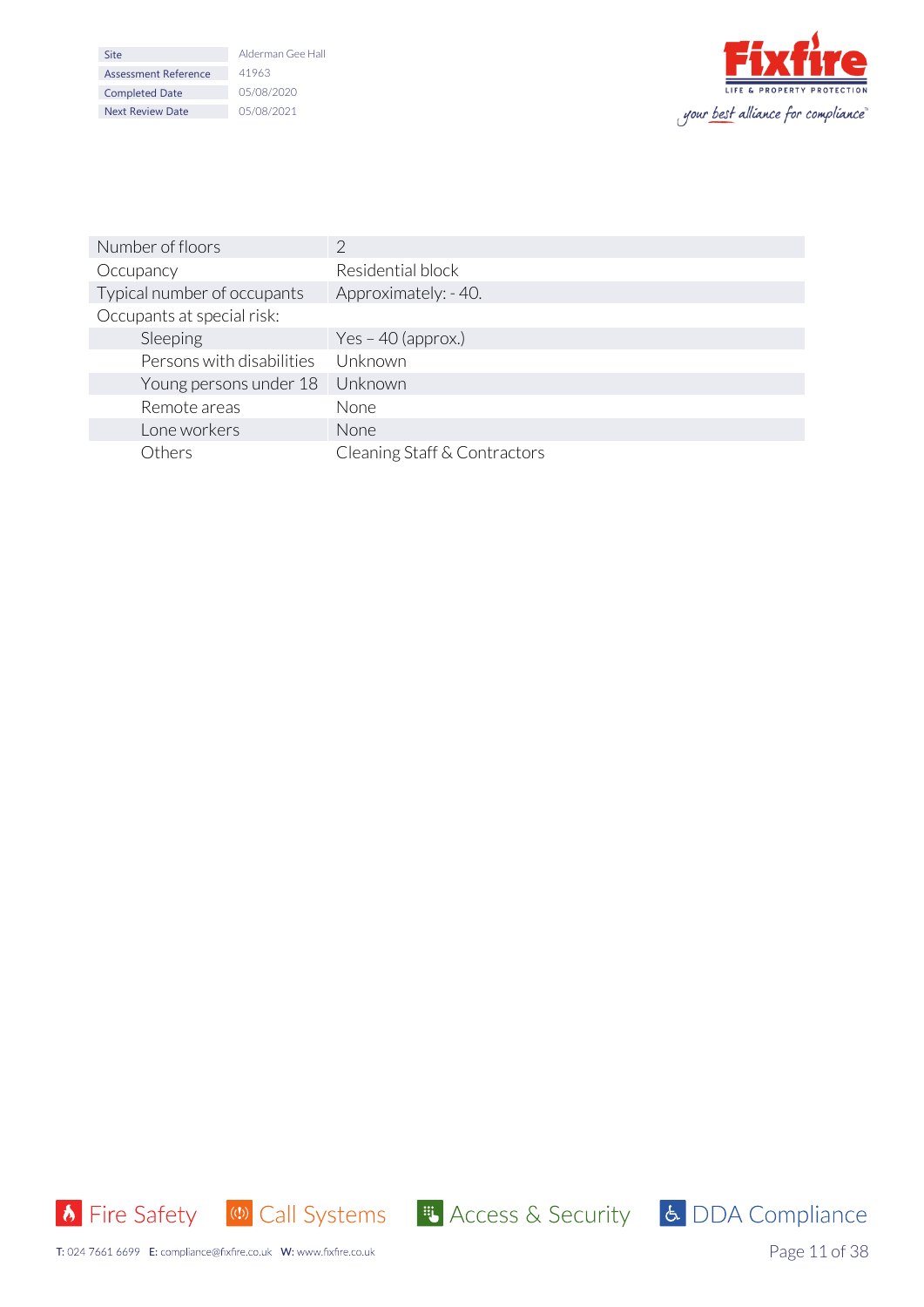| Site                    | Alderman Gee Hall |
|-------------------------|-------------------|
| Assessment Reference    | 41963             |
| <b>Completed Date</b>   | 05/08/2020        |
| <b>Next Review Date</b> | 05/08/2021        |



# <span id="page-11-0"></span>4.4. Site Management Risk

This section of the report details the risk associated with site management responsibilities and procedures at all levels to provide a balanced assessment of the control measures in place.

|                                                                                                                     | l ow          |  |
|---------------------------------------------------------------------------------------------------------------------|---------------|--|
| Taking into account the fire prevention measures<br>observed the hazard from fire at this building is:              | Medium        |  |
|                                                                                                                     | High          |  |
| Taking into account the nature of the building and its                                                              | Slight Harm   |  |
| occupants, as well as the observed fire protection and<br>procedural arrangements, the direct consequences for life | Moderate Harm |  |
| safety in the event of fire would be:                                                                               | Extreme Harm  |  |

| Risk Matrix    |        | Potential consequences of fire |                  |                  |
|----------------|--------|--------------------------------|------------------|------------------|
|                |        | Slight Harm                    | Moderate Harm    | Extreme Harm     |
|                | Low    | Trivial or Tolerable risk      | Tolerable risk   | Moderate risk    |
| Fire<br>Hazard | Medium | Tolerable risk                 | Moderate risk    | Substantial risk |
|                | High   | Moderate risk                  | Substantial risk | Intolerable risk |

Accordingly, it is considered that the risk to life from fire at these premises is: Moderate

A suitable risk-based control plan should involve effort and urgency that is proportional to risk. The following risk-based control plan is based on one that has been advocated for general health and safety risks:

| Risk level  | Action                                                                                                                                                                                                                                                                                                                                                                                                                                   |
|-------------|------------------------------------------------------------------------------------------------------------------------------------------------------------------------------------------------------------------------------------------------------------------------------------------------------------------------------------------------------------------------------------------------------------------------------------------|
| Intolerable | Premises (or relevant area) should not be occupied until the risk is reduced.                                                                                                                                                                                                                                                                                                                                                            |
| Substantial | Considerable resources might have to be allocated to reduce the risk. If the premises are<br>unoccupied, it should not be occupied until the risk has been reduced. If the premises are<br>occupied, urgent action should be taken.                                                                                                                                                                                                      |
| Moderate    | It is essential that efforts are made to reduce the risk. Risk reduction measures, which<br>should take cost into account, should be implemented within a defined time period.<br>Where moderate risk is associated with consequences that constitute extreme harm,<br>further assessment might be required to establish more precisely the likelihood of harm<br>as a basis for determining the priority for improved control measures. |
| Tolerable   | No major additional fire precautions required. However, there might be a need for<br>reasonably practicable improvements that involve minor or limited cost.                                                                                                                                                                                                                                                                             |
| Trivial     | No action is required and no detailed records need be kept.                                                                                                                                                                                                                                                                                                                                                                              |

Assessment of risk is on a "probable" basis, recognising the degree to which this Fire Risk Assessment is based on sampling; undetected risks may exist:

Note that, although the purpose of this section is to place the fire risk in context, the above approach to fire risk assessment is subjective and for guidance only. All hazards and deficiencies identified in this report should be addressed by implementing all recommendations contained in the following action plan. The fire risk assessment should be reviewed regularly.

<mark>も</mark> Access & Security | よ DDA Compliance



Page 12 of 38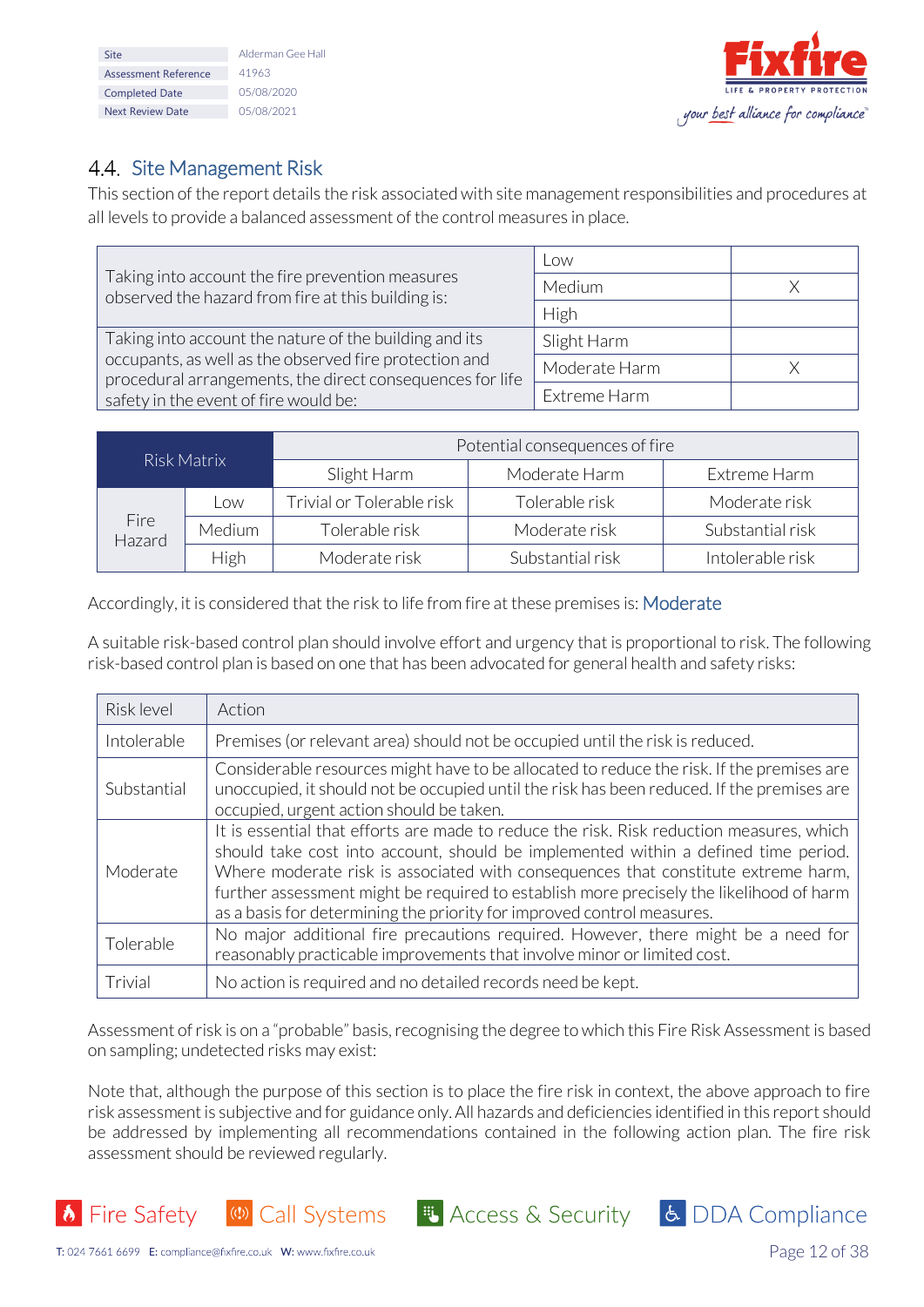| Alderman Gee Hall |
|-------------------|
| 41963             |
| 05/08/2020        |
| 05/08/2021        |
|                   |



# <span id="page-12-0"></span>4.5. Action Plan

The Site Management Risk is based on information contained within the Action Plan below and Section 5.

Each item has been prioritised according to the level of urgency. Please note table below.

## Priority timescales for actions:

| <b>Risk Level</b> | Priority             | <b>Timescale</b> |
|-------------------|----------------------|------------------|
| Intolerable       |                      | 24 hours         |
| Substantial risk  | 2                    | 1 month          |
| Moderate risk     | 3                    | 3 months         |
| Tolerable risk    | $\overline{\Lambda}$ | 6 months         |
| Insignificant     | 5                    | 12 months        |
| Planned           | h                    | Up to 3 years    |
| Improvements      |                      |                  |

# Premises - Compartmentation – Fire Doors

(Refer to section 5.1 for further information where available)

| Location/Picture | Item identified                                                                                                                                                                                                                                             | Action needed                                                                                                                                                                                                                                          | Priority<br>$(1-6)$ | Date<br>complete |
|------------------|-------------------------------------------------------------------------------------------------------------------------------------------------------------------------------------------------------------------------------------------------------------|--------------------------------------------------------------------------------------------------------------------------------------------------------------------------------------------------------------------------------------------------------|---------------------|------------------|
| 酉                | To prevent the<br>unrestricted spread of<br>fire and smoke, fire doors<br>require smoke seals and /<br>or intumescent strips<br>lfitted.                                                                                                                    | The following fire doors have<br>missing smoke seals / intumescent<br>strips that require replacing:<br>Ground Floor:<br>Electrics cupboard door adjacent<br>to Flat 15.                                                                               | 3                   |                  |
|                  | To prevent the<br>unrestricted spread of<br>fire and smoke, self-<br>closing fire doors need to<br>close fully into their<br>frames and latch fully<br>where appropriate.<br>The door closer must be<br>capable of closing the<br>door fully onto the frame | The following fire doors do not<br>close / latch fully, this was due to<br>them being warped and require<br>replacements:<br><b>Ground Floor:</b><br>Lobby fire door adjacent to Flats<br>10, 11.<br>First Floor:<br>Staircase fire door opposite Flat | 3                   |                  |

**E** Access & Security

T: 024 7661 6699 E: compliance@fixfire.co.uk W: www.fixfire.co.uk

**b** Fire Safety

(1) Call Systems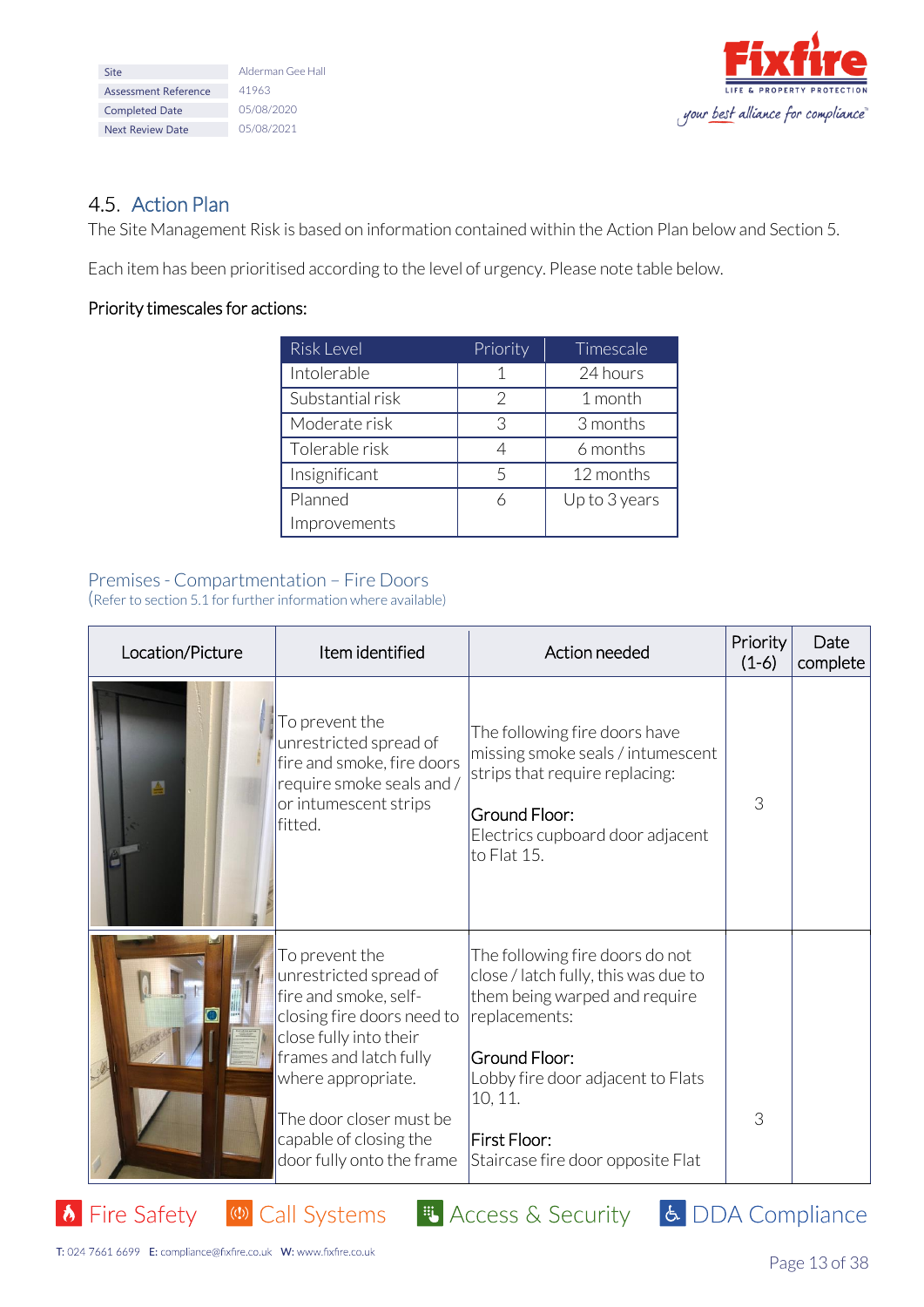| Site                        |
|-----------------------------|
| <b>Assessment Reference</b> |
| <b>Completed Date</b>       |
| <b>Next Review Date</b>     |

Alderman Gee Hall Assessment Reference 41963  $05/08/2020$  $05/08/2021$ 



| Location/Picture | Item identified                                                                                                                                                                                       | Action needed | Priority<br>$(1-6)$ | Date<br>complete |
|------------------|-------------------------------------------------------------------------------------------------------------------------------------------------------------------------------------------------------|---------------|---------------------|------------------|
|                  | from all angles of swing<br>including when released<br>from 75mm and be of<br>sufficient strength to<br>overcome the resistance<br>of any latch. (Rising butt<br>self-closers are not<br>acceptable). | 26            |                     |                  |
|                  |                                                                                                                                                                                                       |               | $\mathcal{S}$       |                  |
|                  |                                                                                                                                                                                                       |               |                     |                  |





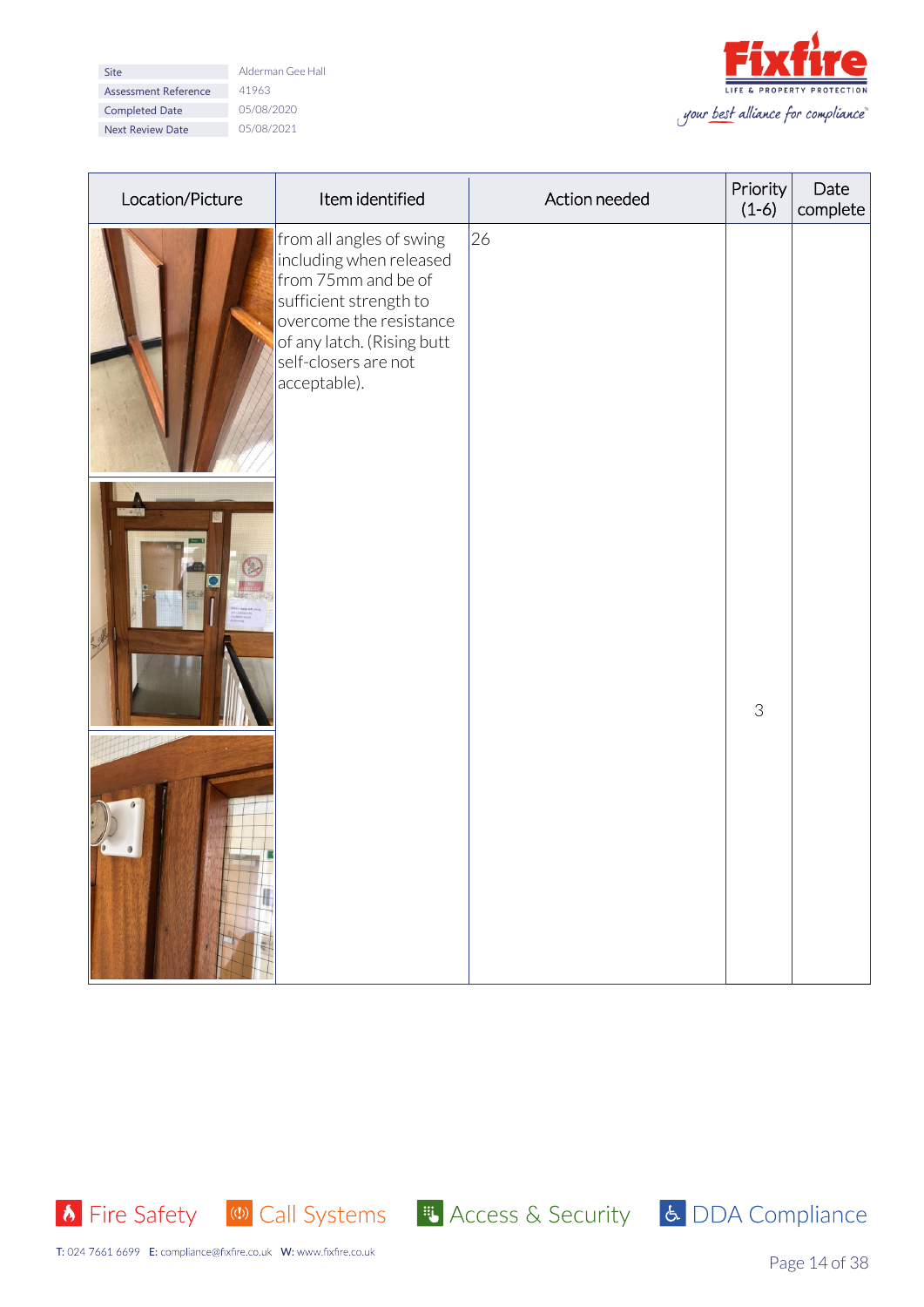| Site                    | Alderman Gee Hall |
|-------------------------|-------------------|
| Assessment Reference    | 41963             |
| <b>Completed Date</b>   | 05/08/2020        |
| <b>Next Review Date</b> | 05/08/2021        |



# Premises - Compartmentation – Structural Breaches

(Refer to section 5.1 for further information where available)

| Location/Picture | Item identified                                                                                                                                                                      | Action needed                                                                                                                                                                                                                                                                                                                                       | Priority<br>$(1-6)$ | Date<br>complete |
|------------------|--------------------------------------------------------------------------------------------------------------------------------------------------------------------------------------|-----------------------------------------------------------------------------------------------------------------------------------------------------------------------------------------------------------------------------------------------------------------------------------------------------------------------------------------------------|---------------------|------------------|
|                  | There were gaps in the<br>building structure caused<br>by penetrating services<br>(cables and pipes)<br>through which smoke or<br>fire could readily pass,<br>namely:<br>Boiler room | Arrange for the gaps to be fire<br>stopped. Example remedies<br>include:<br>- intumescent collars/wraps and<br>intumescent pillows suitable (not<br>appropriate for enclosing MOE<br>unless smoke travel contained),<br>fire resisting mortars, coated<br>mineral fibre batts.<br>- intumescent sealants (expanding<br>foams) for narrow gaps only. | $\mathcal{P}$       |                  |

## Ignition Sources

(Refer to section 5.2 for further information where available)

| Location/Picture | Item identified                                                                                                                                  | Action needed                                                                                                   | Priority<br>$(1-6)$ | Date<br>complete |
|------------------|--------------------------------------------------------------------------------------------------------------------------------------------------|-----------------------------------------------------------------------------------------------------------------|---------------------|------------------|
|                  | Refuse bins were being<br>stored adjacent to wall<br>openings within the<br>perimeter of the building;<br>this presents an arson<br>opportunity. | Remove the bins to a secure<br>location, preferably at least 6<br>metres from the perimeter of the<br>premises. |                     |                  |



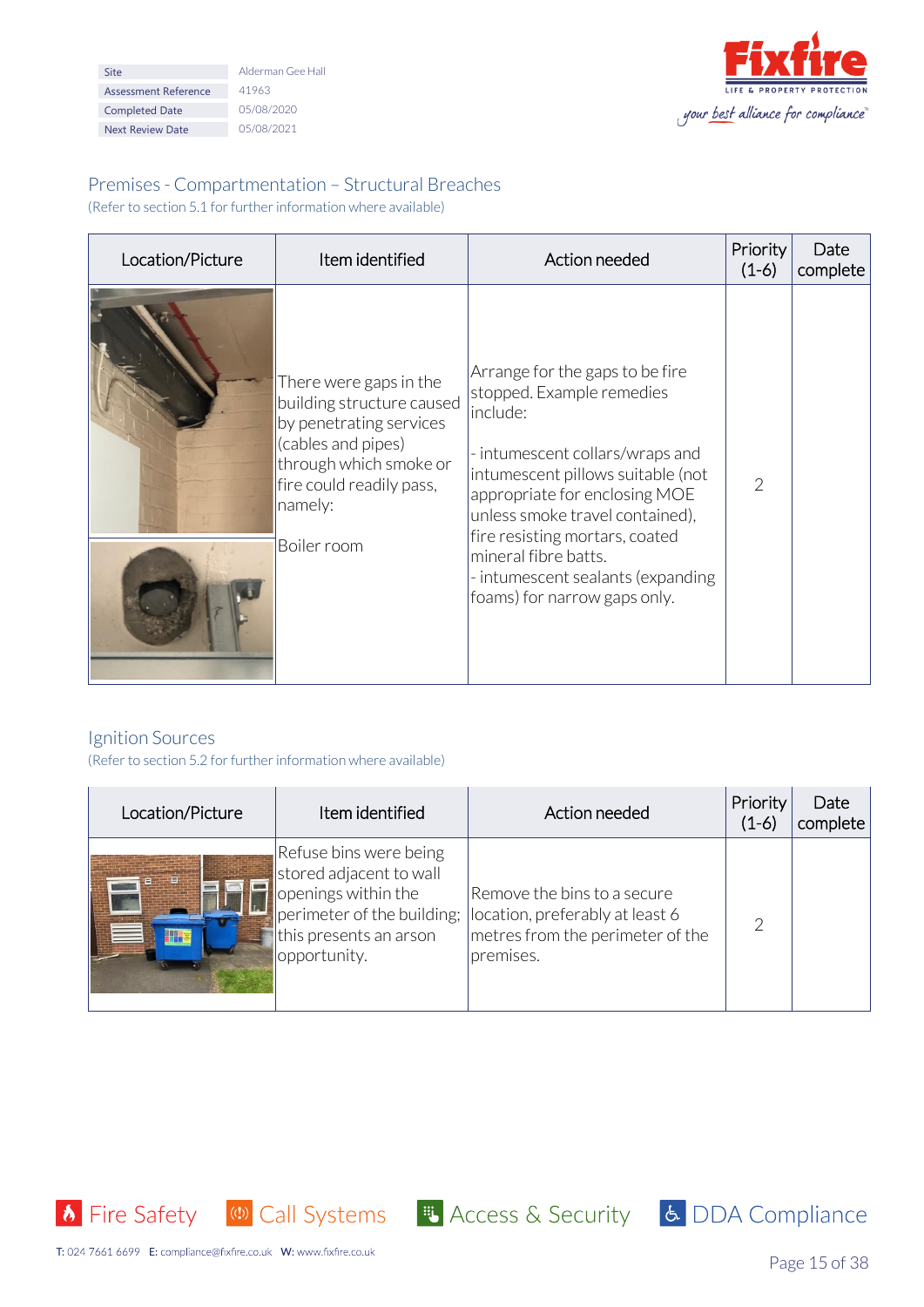| <b>Site</b>             | Alderman Gee Hall |
|-------------------------|-------------------|
| Assessment Reference    | 41963             |
| <b>Completed Date</b>   | 05/08/2020        |
| <b>Next Review Date</b> | 05/08/2021        |



## Storage/Housekeeping

(Refer to section 5.3 for further information where available)

| Location/Picture | Item identified | Action needed | <b>Priority</b><br>$(1-6)$ | Date<br>complete |
|------------------|-----------------|---------------|----------------------------|------------------|
|                  | INo issues      |               |                            |                  |

## Detection & Warning

(Refer to section 5.4 for further information where available)

| Location/Picture | Item identified                                                                                                    | Action needed                                                                                                                                                                                                | Priority<br>$(1-6)$ | Date<br>complete |
|------------------|--------------------------------------------------------------------------------------------------------------------|--------------------------------------------------------------------------------------------------------------------------------------------------------------------------------------------------------------|---------------------|------------------|
|                  | It was not possible to<br>confirm what<br>maintenance<br>were in place for the<br>property's fire alarm<br>system. | Confirm the arrangements in<br>$ $ arrangements (6 monthly) $ $ place for routinely maintaining the $ $<br>fire alarm system. In addition,<br>ensure future arrangements are<br>detailed in a fire log book. | 2                   |                  |

### Means of Escape

(Refer to section 5.5 for further information where available)

| Location/Picture | Item identified                                                                                                                                        | Action needed                                                                                                                                                                                                | Priority<br>$(1-6)$ | Date<br>complete |
|------------------|--------------------------------------------------------------------------------------------------------------------------------------------------------|--------------------------------------------------------------------------------------------------------------------------------------------------------------------------------------------------------------|---------------------|------------------|
|                  | Due to excessive travel<br>distances being identified<br>39 metres), additional<br>cross corridor fire doors<br>were identified as being<br>necessary. | $\left  \cdot \right $ (corridor of approximately  Install an additional cross-corridor<br>lfire door in the corridor<br>containing Flat 32. The number<br>and location of existing exits was<br>inadequate. | $\mathcal{P}$       |                  |



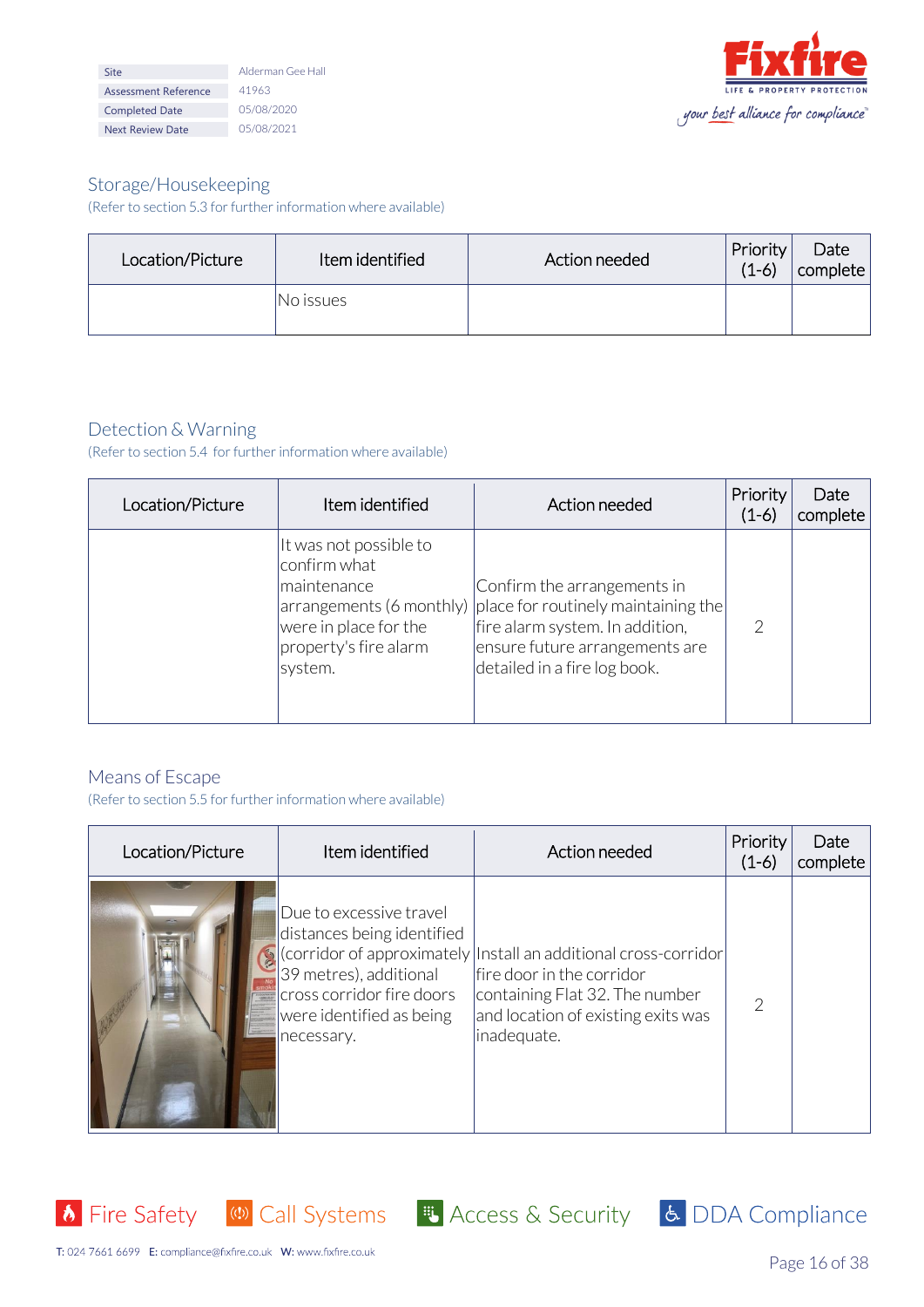| Site                        |
|-----------------------------|
| <b>Assessment Reference</b> |
| <b>Completed Date</b>       |
| <b>Next Review Date</b>     |

Alderman Gee Hall  $41963$  $05/08/2020$  $05/08/2021$ 



| Location/Picture | Item identified                                                                                                                                                       | Action needed                                                                                                                                                                                       | Priority<br>$(1-6)$ | Date<br>complete |
|------------------|-----------------------------------------------------------------------------------------------------------------------------------------------------------------------|-----------------------------------------------------------------------------------------------------------------------------------------------------------------------------------------------------|---------------------|------------------|
| 四哥个              | The fire exit door within<br>the ground floor kitchen is<br>too narrow to be utilised<br>for escape purposes<br>$(450$ mm); the width<br>should ideally be<br>1050mm. | Either install a 1050mm fire exit<br>door within the room or remove<br>all fire exit signs and utilise the<br>alternative exits, of which there<br>are sufficient numbers and within<br>easy reach. |                     |                  |

### Means of Escape - Emergency Lighting

(Refer to section 5.5 for further information where available)

| Location/Picture | Item identified | Action needed | <b>Priority</b><br>$(1-6)$ | Date<br>complete |
|------------------|-----------------|---------------|----------------------------|------------------|
|                  | INo issues      |               |                            |                  |

## Means of Escape - Escape Route Signs & Notices

(Refer to section 5.5 for further information where available)

| Location/Picture | Item identified | Action needed | Priority<br>$(1-6)$ | Date<br>complete |
|------------------|-----------------|---------------|---------------------|------------------|
|                  | INo issues.     |               |                     |                  |

### Firefighting

l.

(Refer to section 5.6 for further information where available)

| Location/Picture | Item identified | Action needed                                                                                                                 | Priority<br>$(1-6)$ | Date<br>complete |
|------------------|-----------------|-------------------------------------------------------------------------------------------------------------------------------|---------------------|------------------|
|                  | No issues       | Upon the advice from the fire<br>service, fire extinguishers have<br>been removed from the<br>communal areas of the property. |                     |                  |

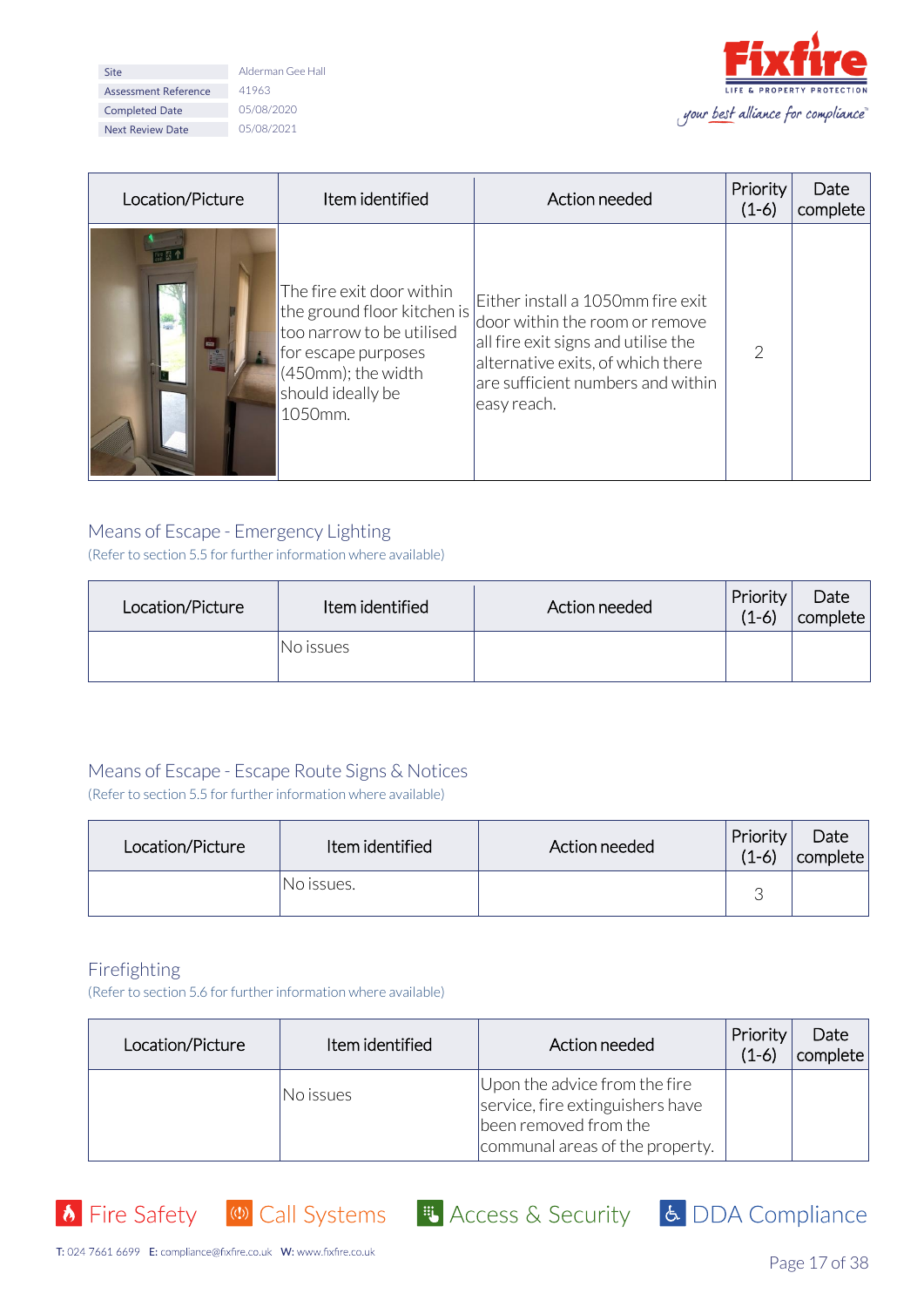| <b>Site</b>                 | Alderman Gee Hall |
|-----------------------------|-------------------|
| <b>Assessment Reference</b> | 41963             |
| <b>Completed Date</b>       | 05/08/2020        |
| <b>Next Review Date</b>     | 05/08/2021        |



#### Risk Management (Refer to section 5.7 for further information where available)

| Location/Picture | Item identified | Action needed | Priority<br>$(1-6)$ | Date<br>complete |
|------------------|-----------------|---------------|---------------------|------------------|
|                  | No issues.      |               |                     |                  |





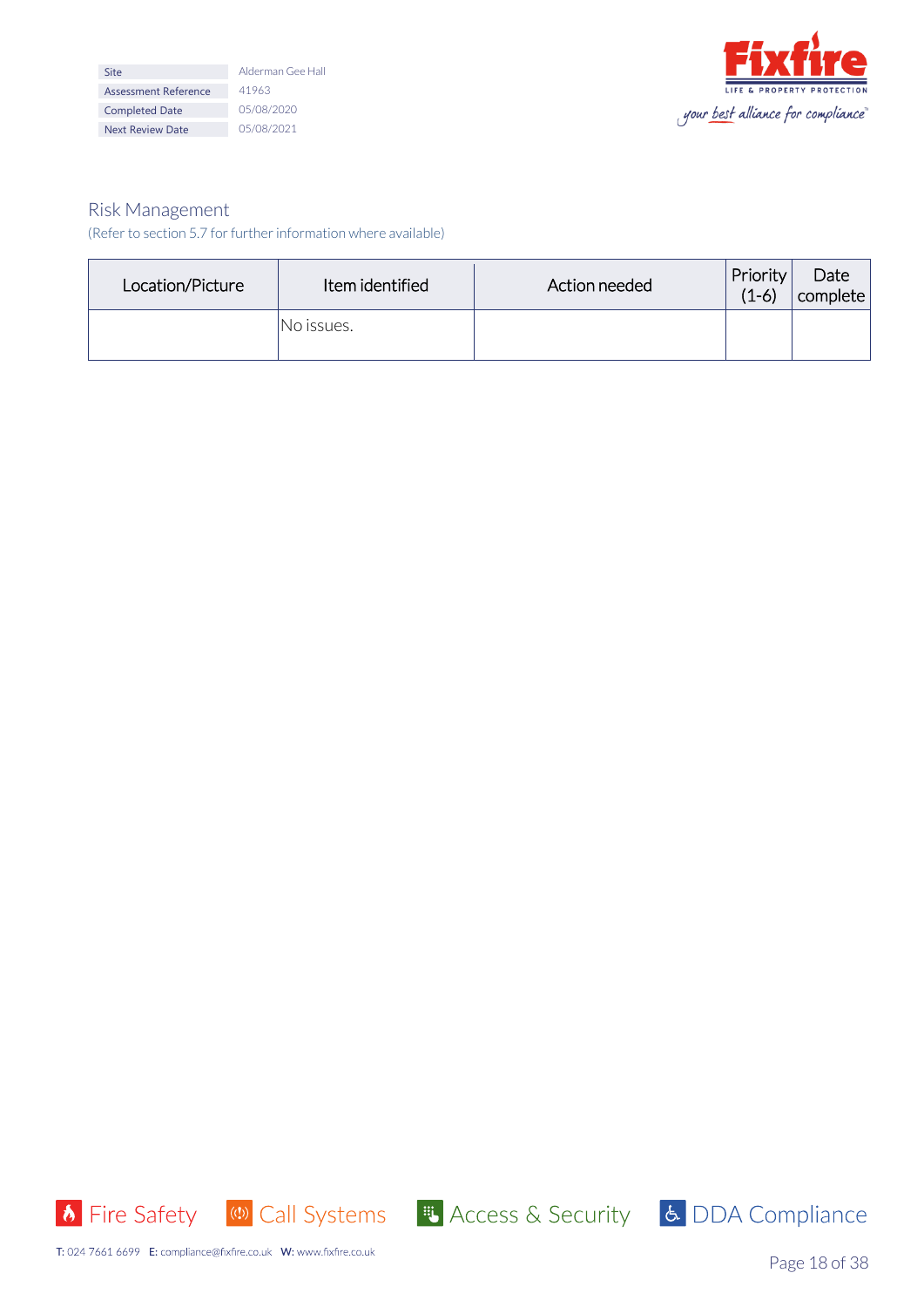| Site                    | Alderman Gee Hall |
|-------------------------|-------------------|
| Reference               | 41963             |
| <b>Completed Date</b>   | 05/08/2020        |
| <b>Next Review Date</b> | 05/08/2021        |



# <span id="page-18-0"></span>5. Site and Survey Details

## <span id="page-18-1"></span>5.1 Premises

• Outside Areas

Are the buildings free from the risk of fire spreading from Are the buildings if een on the risk of hile spreading from No.<br>anything in the areas outside the building(s)?

#### Surveyor Comments and hazards

No on-site car parking is available. Combustible material was being stored adjacent to the building.

• Construction Materials

| Is the building constructed of non-combustible materials?                                 |         |
|-------------------------------------------------------------------------------------------|---------|
| <b>Walls</b>                                                                              | Yes     |
| Roofs                                                                                     | Yes     |
| Floors                                                                                    | Yes     |
| Linings                                                                                   | Yes     |
| Ceilings                                                                                  | Yes     |
| Partitions                                                                                | Yes     |
| Insulation                                                                                | Unknown |
| External cladding                                                                         | N/A     |
| Adequate fire separation between different purpose<br>groups and / or adjacent buildings. | Yes     |
| Vents into shared air supply ducts                                                        | N/A     |

#### Surveyor Comments and hazards observed

See Action Plan.

**b** Fire Safety (4) Call Systems

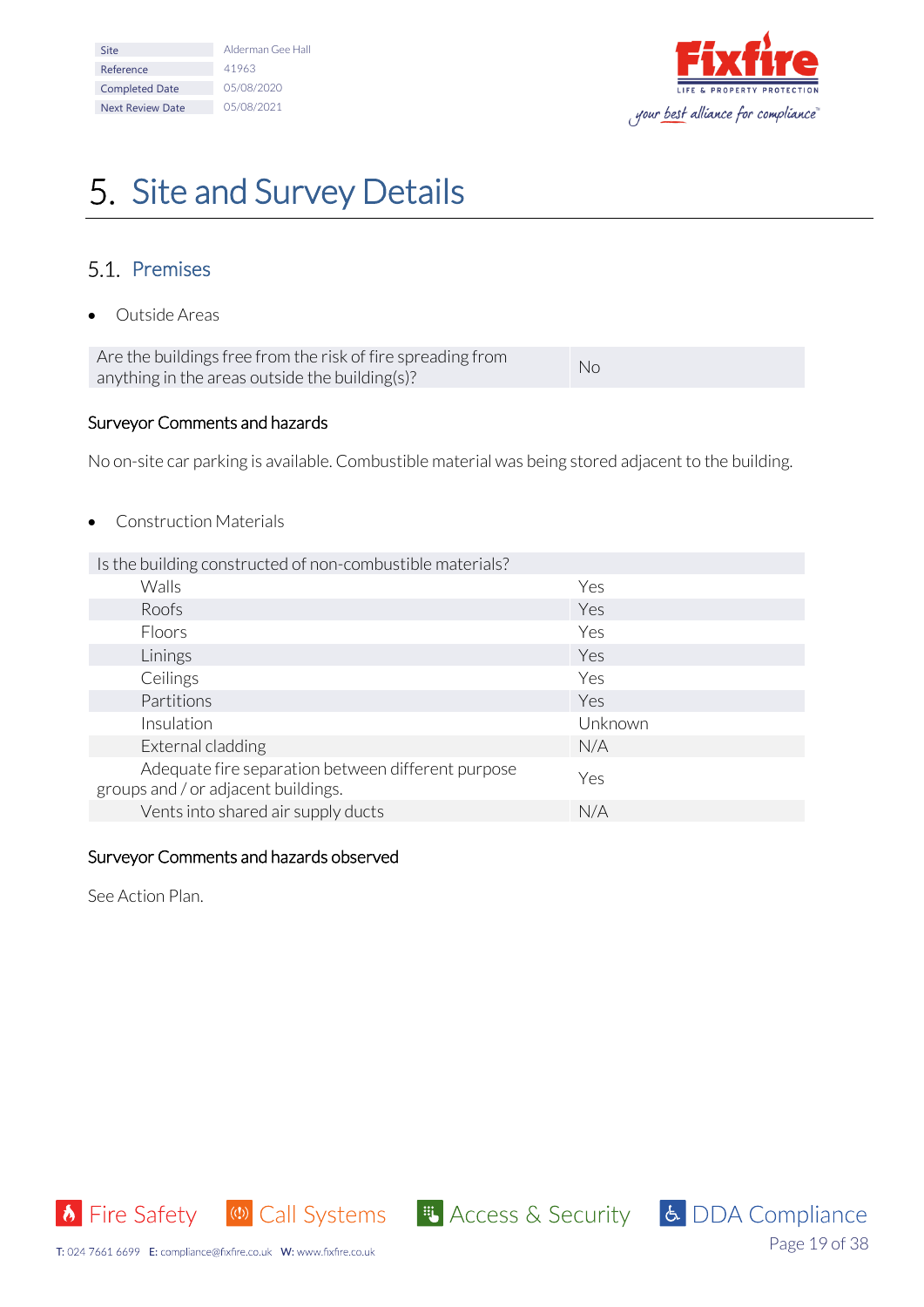| Site                    | Alderman Gee Hall |
|-------------------------|-------------------|
| Reference               | 41963             |
| <b>Completed Date</b>   | 05/08/2020        |
| <b>Next Review Date</b> | 05/08/2021        |



Page 20 of 38

& DDA Compliance

#### • Compartmentation

If more than one storey in height, are all the floor openings protected to at least 30 minutes fire resistance?

| <b>Stairs</b>                                                                                                            | Yes         |
|--------------------------------------------------------------------------------------------------------------------------|-------------|
| Lifts                                                                                                                    | N/A         |
| Chutes                                                                                                                   | N/A         |
| <b>Ductwork</b>                                                                                                          | N/A         |
| Fire doors to offices and flats                                                                                          | Yes         |
| Fire doors to corridors                                                                                                  | Yes - most. |
| Fire doors to stairwells                                                                                                 | Yes         |
| Fire doors to basements                                                                                                  | N/A         |
| Fire doors to storage cupboards, electrical meter / fuse<br>cupboards and risers which open onto communal escape routes. | Yes         |
| Are there fire division walls?                                                                                           | Yes         |
| Are all voids fire stopped (roof floor, ceiling)?                                                                        | No.         |
| If no, is the risk acceptable?                                                                                           | Yes         |

#### Surveyor Comments and hazards observed

#### See Action Plan

#### New Fire Doors - additional Information:

- The assemblies must be fitted by a competent person who on completion can certify it as fully complying with the British Standard
- Doors must be hung on 1.5 pairs of hinges (i.e. 3 hinges) of 100mm pressed steel butt hinges, conforming to BS 1935
- A self-closing device conforming to BS EN 1154:1997 should be installed
- Cold smoke seals and an intumescent strip should be incorporated into the top and both sides of the door or corresponding sections of the door frame.
- Close attention must be given to the gap between the door and frame. As a guide, it should not be more than 1-3mm. A large gap may render the intumescent strip ineffective in a fire. In addition, you must ensure that if a door edge mounted smoke seal is being used, it brushes right up against the door lining.
- No material is to be added to the door to improve the fit within the frame.

### Breaching fire separation - additional Information:

To ensure effective protection against fire, walls and floors providing fire separation must form a complete barrier, with an equivalent level of fire resistance provided to any openings such as doors, ventilation ducts, pipe passages or refuse chutes. The passing of services such as heating pipes or electrical cables through fire-resisting partitions leaves gaps through which fire and smoke may spread. This should be rectified by suitable fire stopping and there are many proprietary products available to suit particular types of construction. Such products should be installed by competent contractors.

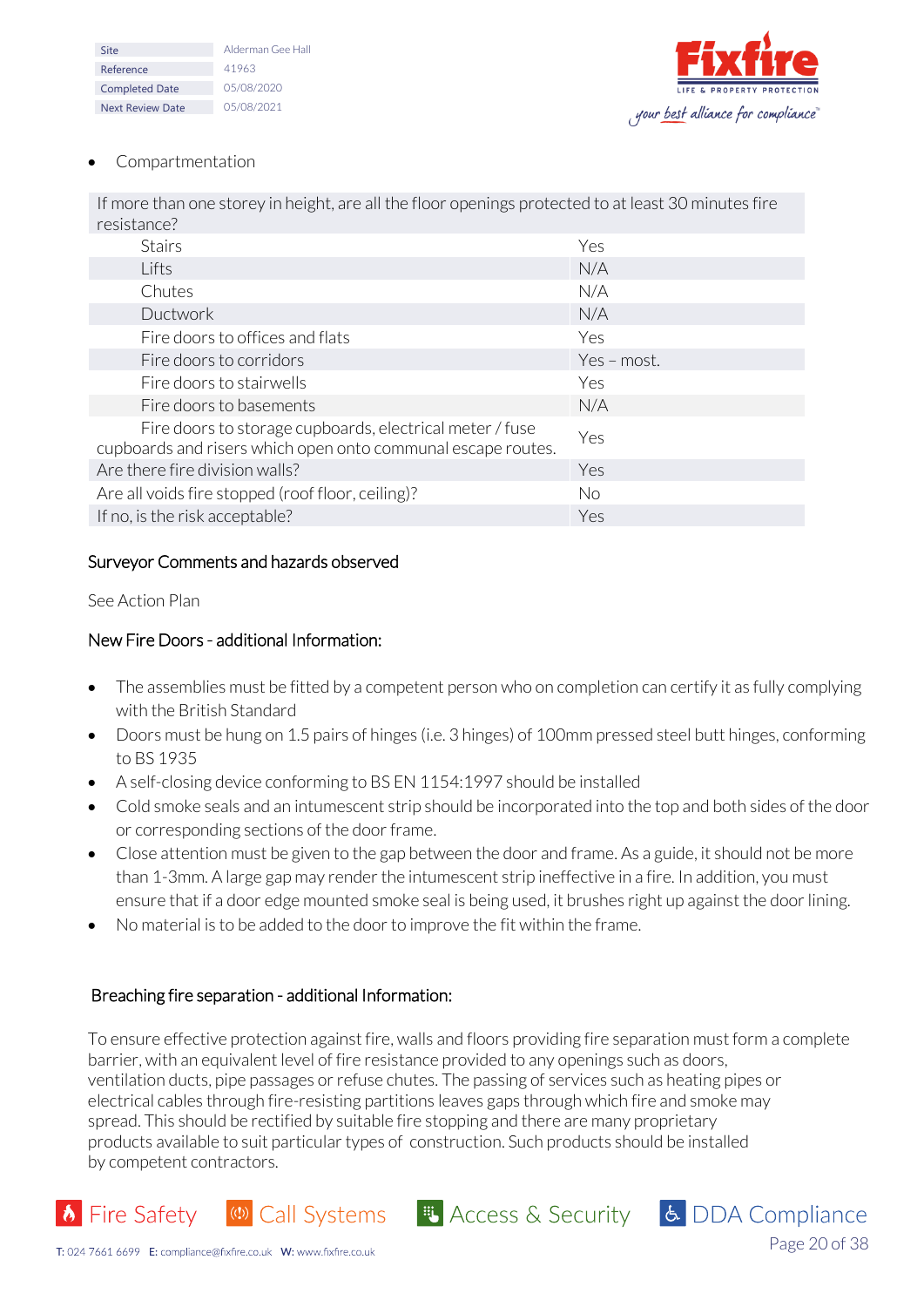| Site                    | Alderman Gee Hall |
|-------------------------|-------------------|
| Reference               | 41963             |
| <b>Completed Date</b>   | 05/08/2020        |
| <b>Next Review Date</b> | 05/08/2021        |



### Upgrading ceilings and partitions:

In order to provide a protected route, the walls and ceiling within a staircase enclosure or corridor must be in sound condition to provide 30 minutes fire resistance. The following gives examples of methods and materials that can be used to upgrade ceilings and walls to the required level of fire resistance. Other materials may be acceptable, providing they comply with the same specification:

- One layer 12.5mm fire resistant plasterboard securely fixed to joints/studs sealed with intumescent mastic, or joints taped and finished with plaster skim
- One layer 6mm rigid fire resisting board (e.g. Supalux or similar) securely fixed to joints/studs with joints sealed with intumescent mastic.
- Intumescent foams or mastics used must comply with EN 1366 4: 2006



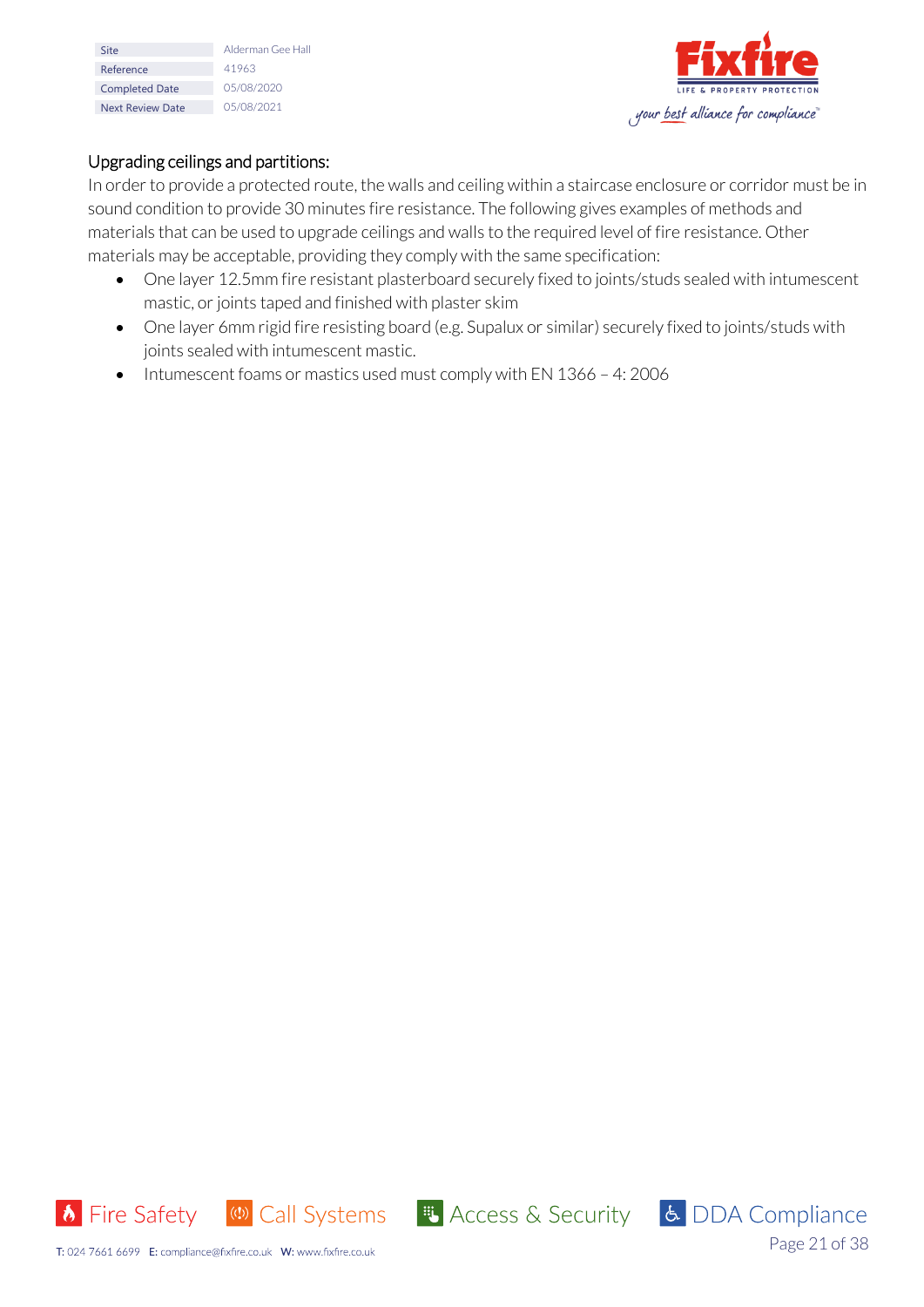| Site                    | Alderman Gee Hall |
|-------------------------|-------------------|
| Reference               | 41963             |
| <b>Completed Date</b>   | 05/08/2020        |
| <b>Next Review Date</b> | 05/08/2021        |



Page 22 of 38

# <span id="page-21-0"></span>5.2. Ignition Sources

• Electrical

| The fixed wiring installation been tested within the last five<br>years.                                    | Yes - This was in progress at<br>the time of the assessment. |
|-------------------------------------------------------------------------------------------------------------|--------------------------------------------------------------|
| The installation free from temporary wiring.                                                                | Yes                                                          |
| Electrical protection devices suitable for their purpose.                                                   | Yes                                                          |
| Trailing leads restricted to the minimum amount.                                                            | Yes                                                          |
| Trailing leads undamaged.                                                                                   | N/A                                                          |
| Battery charging and electric switchgear areas clear of<br>storage/combustible materials.                   | Yes                                                          |
| Portable appliances subject to PAT testing and recorded.                                                    | $Yes - 03/2020$                                              |
| There is adequate provision of electrical sockets.                                                          | Yes                                                          |
| Electrical equipment is being used and maintained in accordance<br>with current codes of practice.          | N/A                                                          |
| If present, the lightning protection system is subject to regular<br>inspection and testing (BSEN 62305-3). | N/A                                                          |

### Surveyor Comments and hazards observed

No issues.

PAT - The Electricity at Work Regulations 1989 require that any electrical equipment that has the potential to cause injury is maintained in a safe condition.

## • Heating and Cooking Facilities

| Heaters are maintained according to manufacturer's guidance.                  | Yes-22/06/20 |
|-------------------------------------------------------------------------------|--------------|
| Are portable heaters present?                                                 | No           |
| If so, are they of low hazard type (convection type or radiators)?            | N/A          |
| Are heating appliances appropriate to the occupancy installed?                | Yes          |
| Are these installed in safe areas and away from any combustible<br>materials? | Yes          |
| Are communal cooking facilities present?                                      | Yes.         |
| If so, are suitable extinguishing appliances provided?                        | <b>No</b>    |
| Are any extraction ducts and filters maintained annually?                     | N/A          |

### Surveyor Comments and hazards observed

No issues.

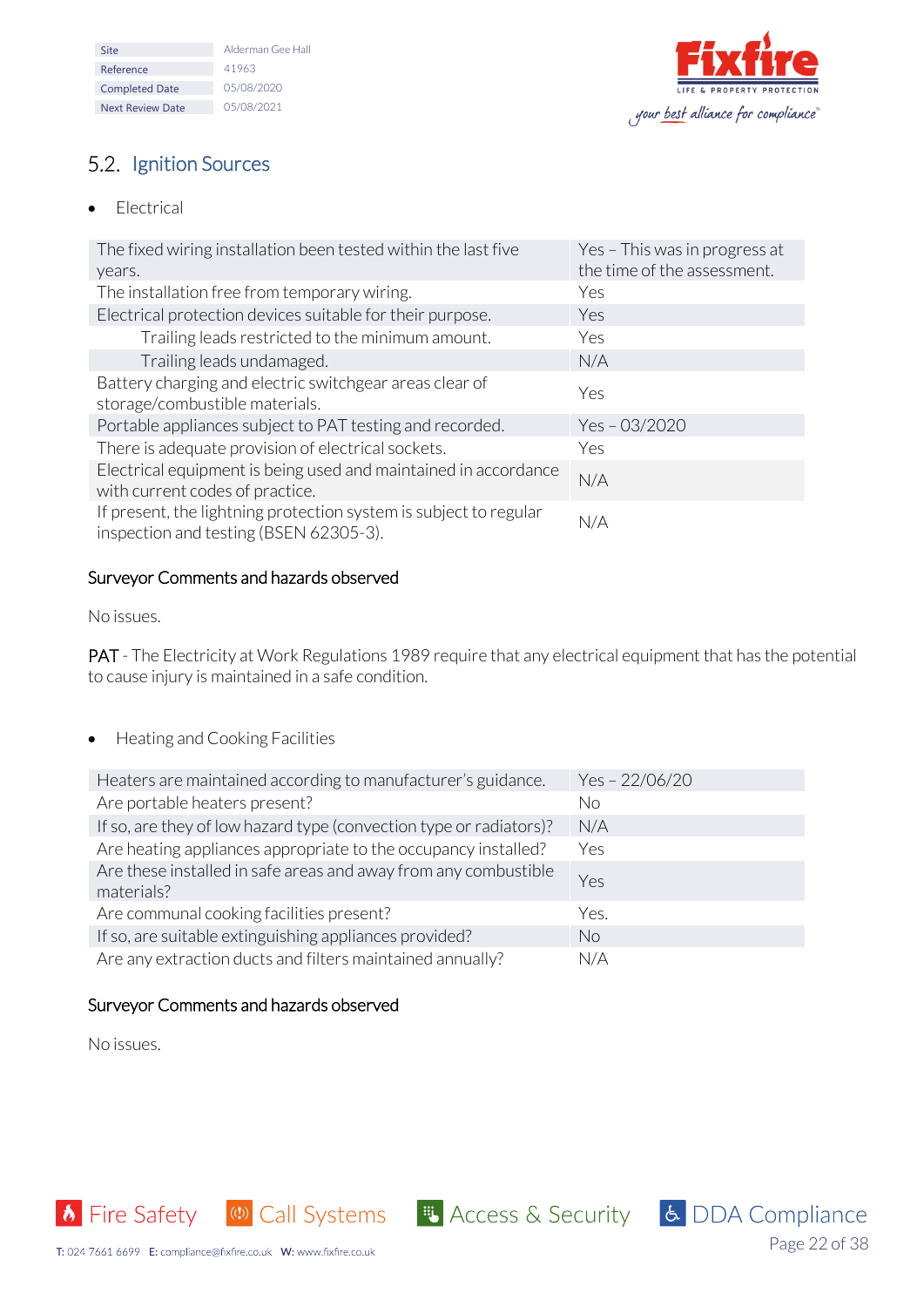| Site                    | Alderman Gee Hall |
|-------------------------|-------------------|
| Reference               | 41963             |
| <b>Completed Date</b>   | 05/08/2020        |
| <b>Next Review Date</b> | 05/08/2021        |



# <span id="page-22-0"></span>5.3. Risk Assessment - Storage/Housekeeping

| The storage of combustible items is kept at reasonable levels,<br>with items kept tidy and away from ignition sources, particularly<br>in plant rooms and riser / service rooms / cupboards.                                                                                              | Yes   |
|-------------------------------------------------------------------------------------------------------------------------------------------------------------------------------------------------------------------------------------------------------------------------------------------|-------|
| Appropriate procedures are in place for the removal of waste to<br>appropriate bin stores and controls are in place to prevent waste<br>bins being located too close to the property.                                                                                                     | - Yes |
| Are all aisles and means of escape routes free from storage?                                                                                                                                                                                                                              | Yes   |
| Curtains and blinds are not present in the common parts unless<br>it can be proved they are fire retardant i.e. BS 5852: Part 1:1979<br>- fire test of upholstered composites for seating and BS 5867<br>Part 2:2008 - fire test for curtains which should meet Type B<br>classification. | N/A   |
| Fire retardant / low flammability wall and ceiling linings are used<br>to limit fire spread i.e. 'Class O'. (e.g. large areas of highly<br>combustible wall and ceiling linings, wooden cladding, multiple<br>layers of paint, polystyrene or carpet tiles)                               | Yes   |

## Surveyor Comments and hazards observed

No issues.





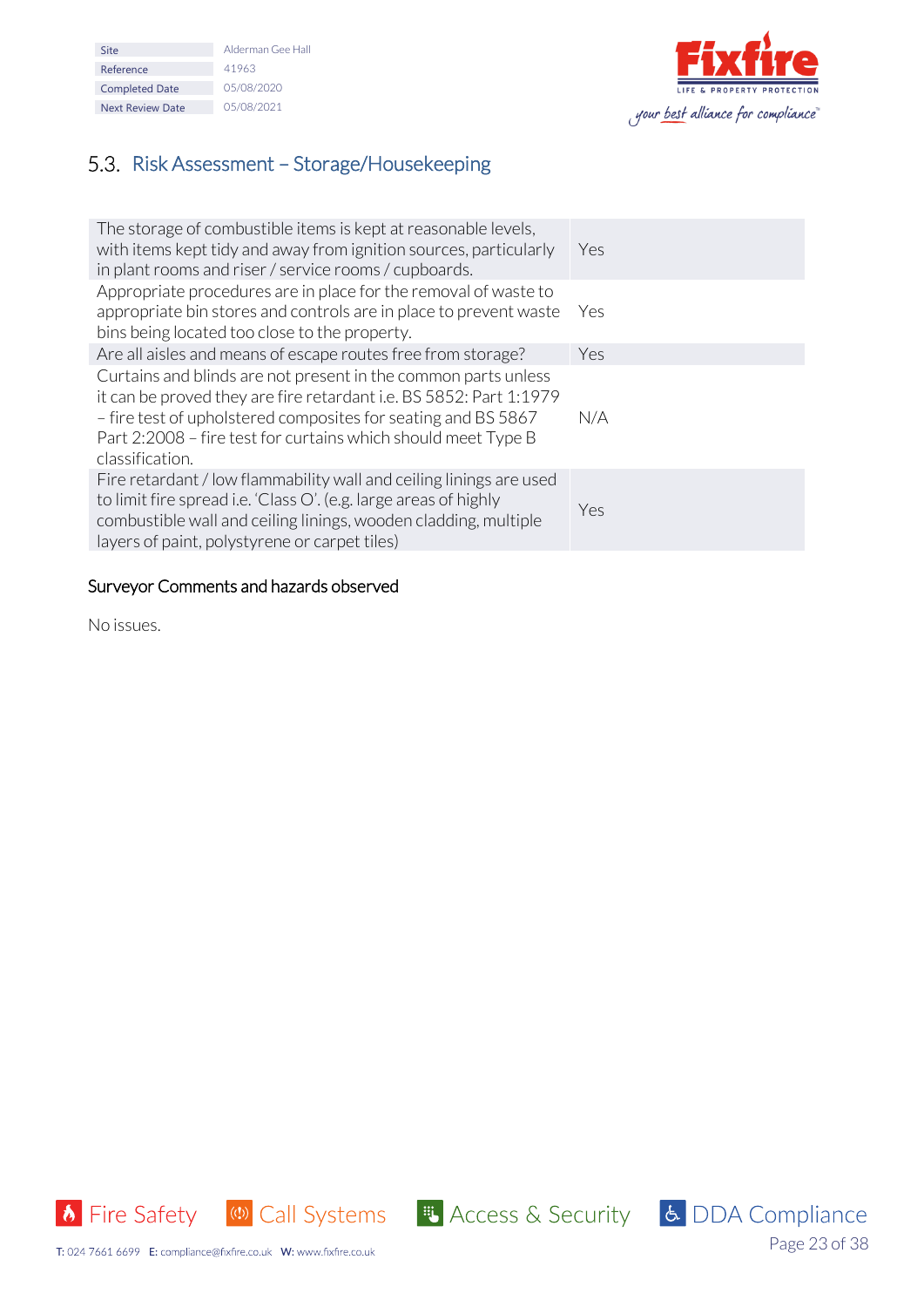| Site                    | Alderman Gee Hall |
|-------------------------|-------------------|
| Reference               | 41963             |
| <b>Completed Date</b>   | 05/08/2020        |
| <b>Next Review Date</b> | 05/08/2021        |



# <span id="page-23-0"></span>5.4. Detection and Warning

• Manual Warning Systems

| Where the property complies with current building regulation<br>guidance, particularly in relation to adequate standards of<br>compartmentation, a determination that an automatic fire alarm<br>system is not required, has been made.                                                                                                               | N/A                      |
|-------------------------------------------------------------------------------------------------------------------------------------------------------------------------------------------------------------------------------------------------------------------------------------------------------------------------------------------------------|--------------------------|
| Where the property does not comply with current building<br>regulation guidance, particularly in relation to adequate<br>standards of compartmentation, an automatic fire detection<br>system has been installed.                                                                                                                                     | Yes                      |
| Where necessary, an L5 fire detection system in accordance<br>with BS 5839-1 has been installed in the communal areas<br>consisting of smoke detectors in the corridors / staircases and<br>designed to operate the automatic opening vents. The system is<br>maintained and tested at the required frequency and records<br>are kept (fire log book) | N/A                      |
| Types of warning devices provided:                                                                                                                                                                                                                                                                                                                    |                          |
| Electric Break Glass                                                                                                                                                                                                                                                                                                                                  | Yes                      |
| Are these suitable?                                                                                                                                                                                                                                                                                                                                   | Yes                      |
| Are the fire warning devices suitable for any disabled persons?                                                                                                                                                                                                                                                                                       | Yes                      |
| Are there suitable "Action to Take in The Event of Fire" notices?                                                                                                                                                                                                                                                                                     | Yes                      |
| Where a fire alarm has been installed, accurate records of<br>testing and maintenance are being recorded.                                                                                                                                                                                                                                             | No - weekly records only |
| Are all call points easily visible and clear of obstructions?                                                                                                                                                                                                                                                                                         | Yes                      |
| Are fire drills held annually and records kept?                                                                                                                                                                                                                                                                                                       | Yes-04/08/20             |
| Are visitors made aware of emergency procedures?                                                                                                                                                                                                                                                                                                      | Yes                      |
| Is the alarm signal automatically transferred to an alarm<br>receiving central station?                                                                                                                                                                                                                                                               | Yes                      |

## Surveyor Comments and hazards observed

#### See Action Plan

**b** Fire Safety

Additional Information: A fire-warning and/or detection system should be supervised by a named responsible person, who has been given enough authority and training to manage all aspects of the routine testing and scrutiny of the system.

The control and indicating equipment should be checked at least every 24 hours to ensure there are no specific faults. All types of fire warning systems should be tested once a week.

For electrical systems a manual call point should be activated (using a different call point for each successive test), usually by inserting a dedicated test key. This will check that the control equipment is capable of receiving a signal and in turn, activating the warning alarms. Manual call points may be numbered to ensure they are sequentially tested.

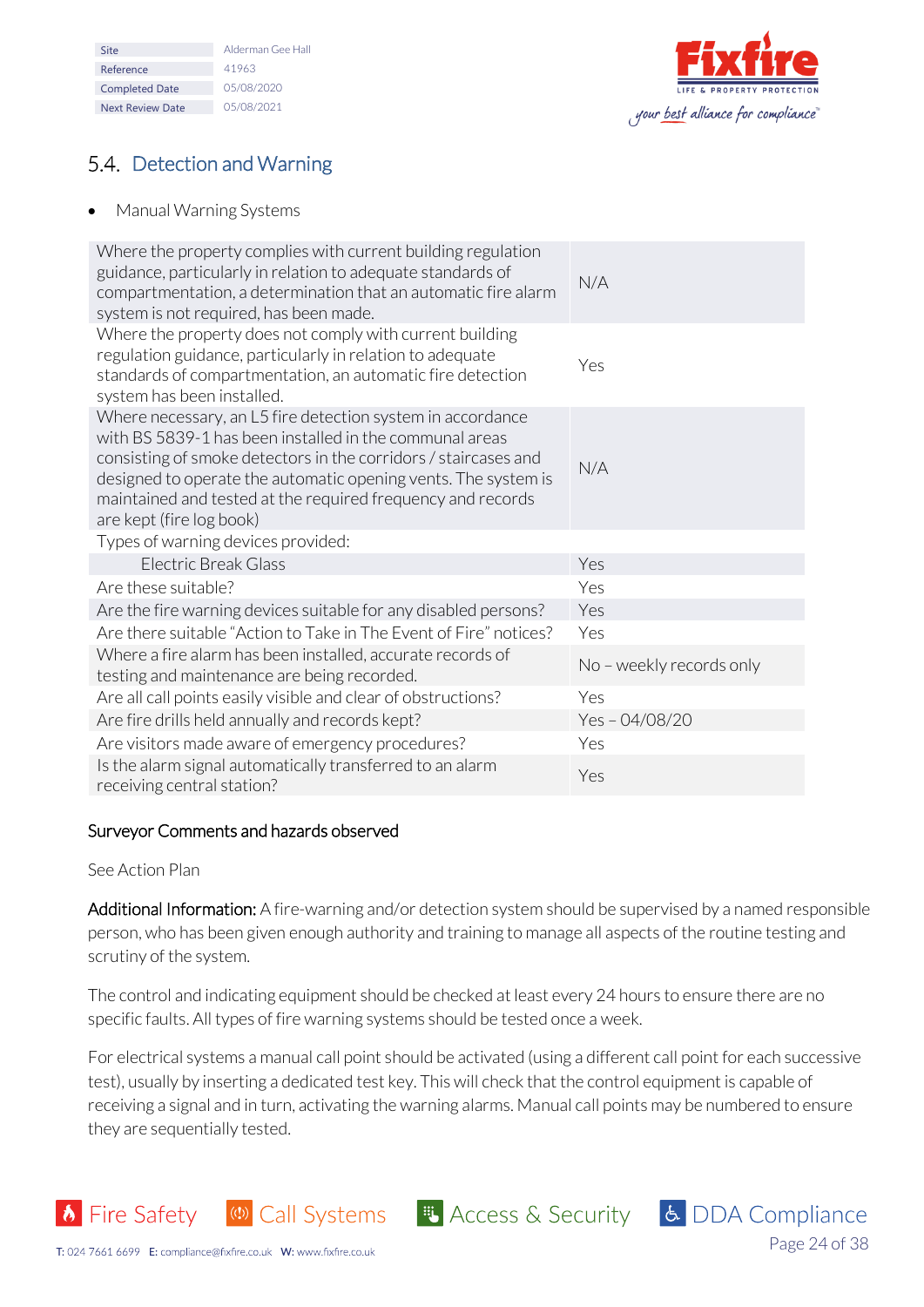| Site                    | Alderman Gee Hall |
|-------------------------|-------------------|
|                         |                   |
| Reference               | 41963             |
| <b>Completed Date</b>   | 05/08/2020        |
| <b>Next Review Date</b> | 05/08/2021        |



Testing of the system should be carried out by a competent person. Further guidance on testing and maintenance of fire warning systems can be found in British Standards 5839-1.16.

It is good practice to test the alarm at the same time each week, but additional tests may be required to ensure that staff or people present outside normal working hours are given the opportunity to hear the alarm.

Where systems are connected to a central monitoring station, arrangements should be made prior to testing to avoid unwanted false alarms.



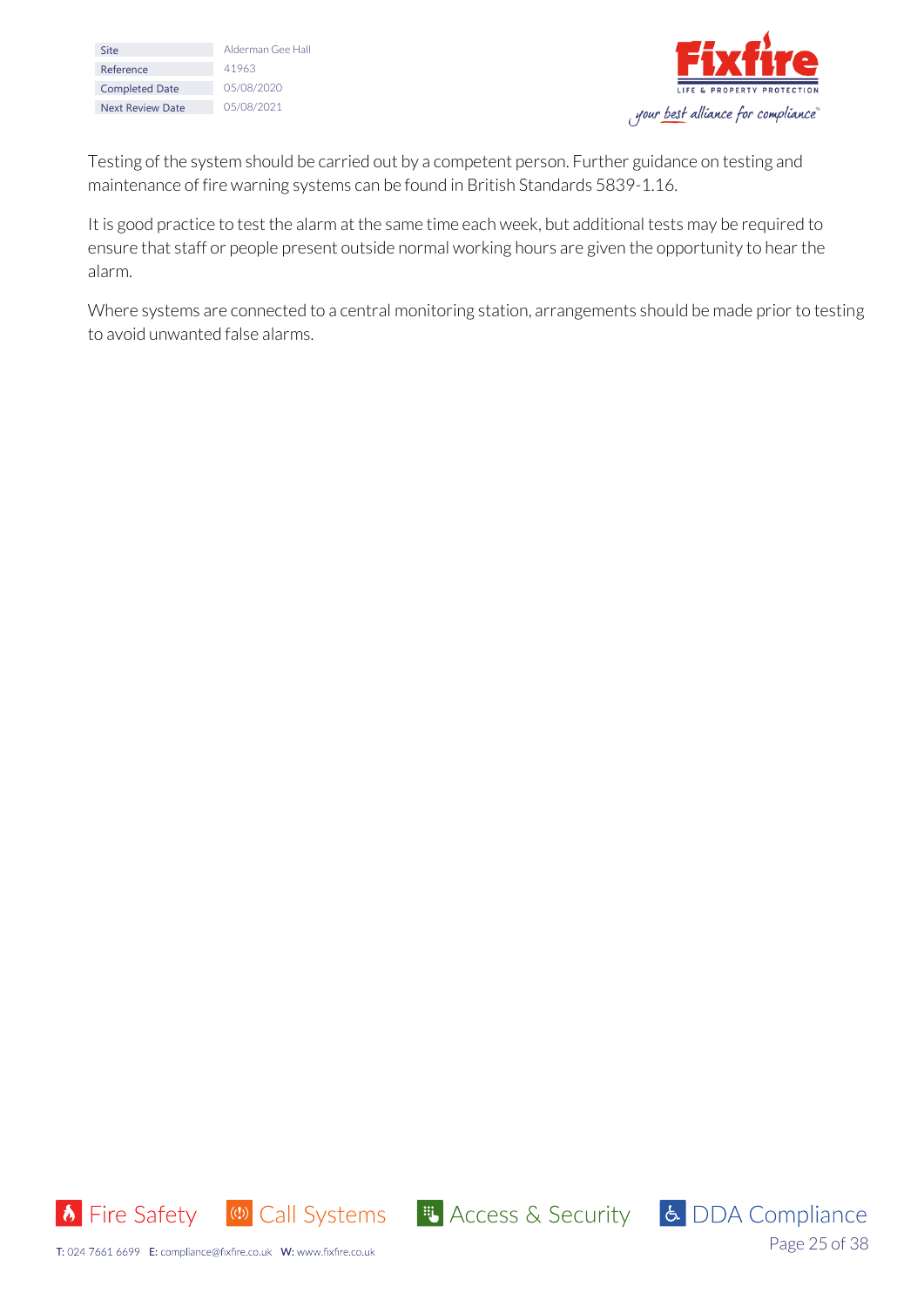| Site                    | Alderman Gee Hall |
|-------------------------|-------------------|
| Reference               | 41963             |
| <b>Completed Date</b>   | 05/08/2020        |
| <b>Next Review Date</b> | 05/08/2021        |
|                         |                   |



Page 26 of 38

# <span id="page-25-0"></span>5.5. Means of Escape

| The size of the escape routes (including external escape<br>staircases) can cope with the number of people in the building;<br>do not contain inappropriate combustible storage, are not<br>restricted or obstructed with storage and are free from trip<br>hazards and / or signs of damage.            | No   |
|----------------------------------------------------------------------------------------------------------------------------------------------------------------------------------------------------------------------------------------------------------------------------------------------------------|------|
| Are there sufficient exits for the maximum number of people<br>likely to be on the premises?                                                                                                                                                                                                             | Yes  |
| Lifts that do not ground upon actuation of the fire alarm have<br>signs indicating that they are not to be used during and<br>evacuation displayed at the entrance to the lift car at each floor<br>level.                                                                                               | N/A  |
| Where required, conspicuous fire safety signage, including<br>directional fire exit signs and fire action notices, are provided.                                                                                                                                                                         | Yes  |
| Are self-closers on fire doors in good working order?                                                                                                                                                                                                                                                    | Yes  |
| Escape routes are capable of being illuminated on electrical<br>supply failure in accordance with BS 5266 Part 1. The system is<br>tested at the required frequency by a competent contractor with<br>records kept.                                                                                      | Yes. |
| Suitable artificial lighting is provided on external routes and is<br>checked regularly.                                                                                                                                                                                                                 | Yes  |
| The number and location of exits is adequate; they are not<br>obstructed, are easy to open without the use of a key, are<br>adequately marked and open in the direction of travel where<br>possible.                                                                                                     | Yes  |
| There are no inappropriate means of escape, e.g. windows, or<br>throw out ladders, wall and floor hatches.                                                                                                                                                                                               | Yes  |
| Arrangements / equipment for maintaining stairways and<br>corridors free from smoke have been provided (e.g. openable<br>windows and vents). Openable vents and automatic opening<br>vents are maintained and tested at the required frequency by a<br>competent person and records kept (fire log book) | Yes  |
| There are no excessive security measures, such as grilles, gates<br>and shutters that might delay escape by the residents, impinge<br>on the safety of others (e.g. across a common balcony), or<br>prevent access to the fire and rescue service to effect rescue<br>and fight a fire.                  | Yes  |
| Overall, is the means of escape satisfactory?                                                                                                                                                                                                                                                            | Yes  |

## Surveyor Comments and hazards observed

See Action Plan

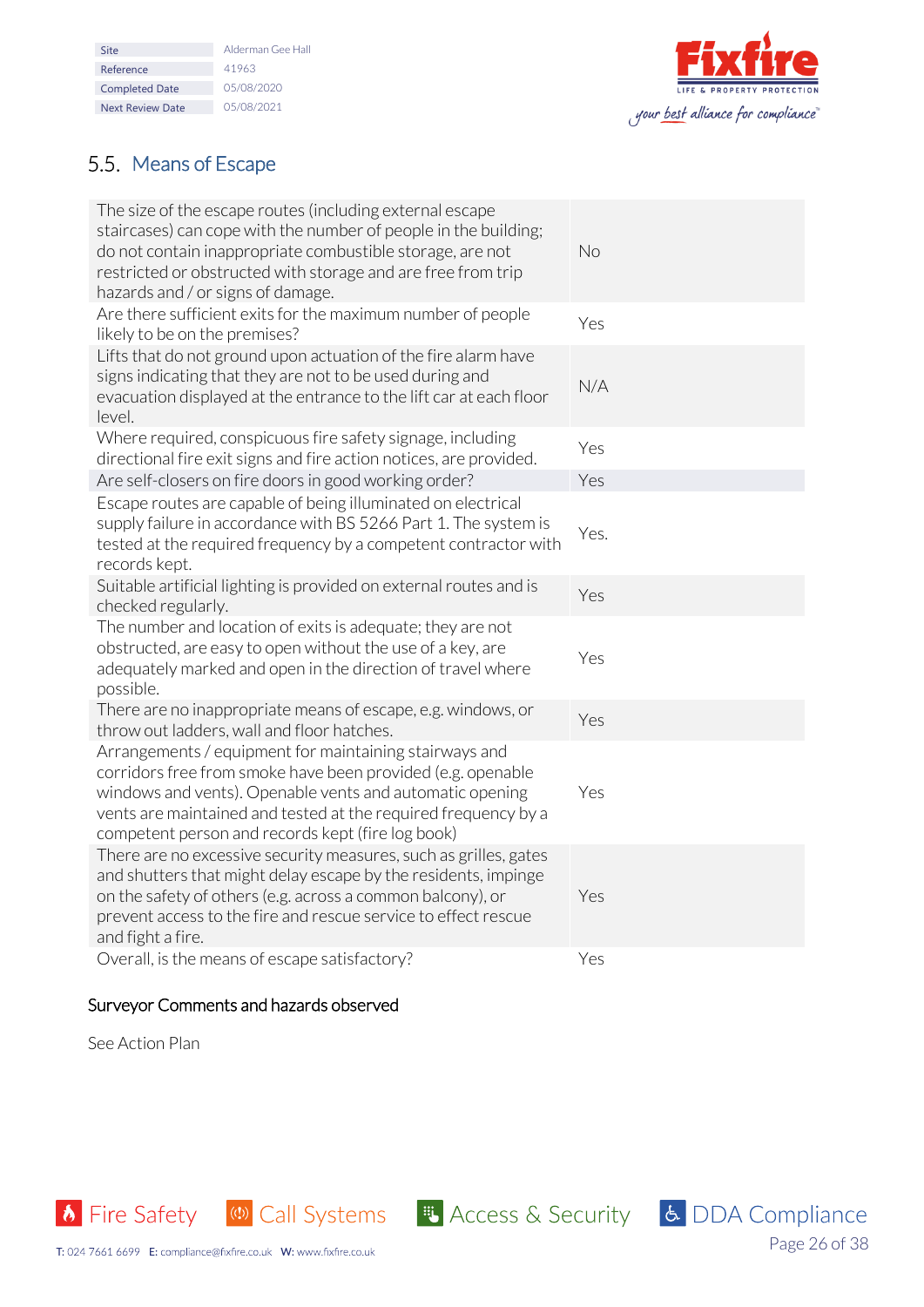| Site                    | Alderman Gee Hall |
|-------------------------|-------------------|
| Reference               | 41963             |
| <b>Completed Date</b>   | 05/08/2020        |
| <b>Next Review Date</b> | 05/08/2021        |



#### Escape route signs – additional information:

Escape signs should meet the following criteria:

- They should provide clear, unambiguous information to enable people to safely leave a building in an emergency.
- Every escape route sign should, where necessary, incorporate, or be accompanied by, a directional arrow. Arrows should not be used on their own.
- If the escape route to the nearest exit is not obvious then it should be indicated by a sign(s).
- Signs should be positioned so that a person escaping will always have the next escape route sign in sight.
- Escape signs should be fixed above the door in the direction of escape and not be fixed to doors, as they will not be visible if the door is open.
- Signs mounted above doors should be at a height of between 2.0m and 2.5m above the floor.
- Signs on walls should be mounted between 1.7m and 2.0m above the floor.
- Mounting heights greater than 2.5m may be used for hanging signs, e.g. in large open spaces or for operational reasons, but care should be taken to ensure that such signs are both conspicuous and legible. In such case larger signs may be necessary.
- Signs should be sited at the same height throughout the escape route, so far as is reasonably practicable.



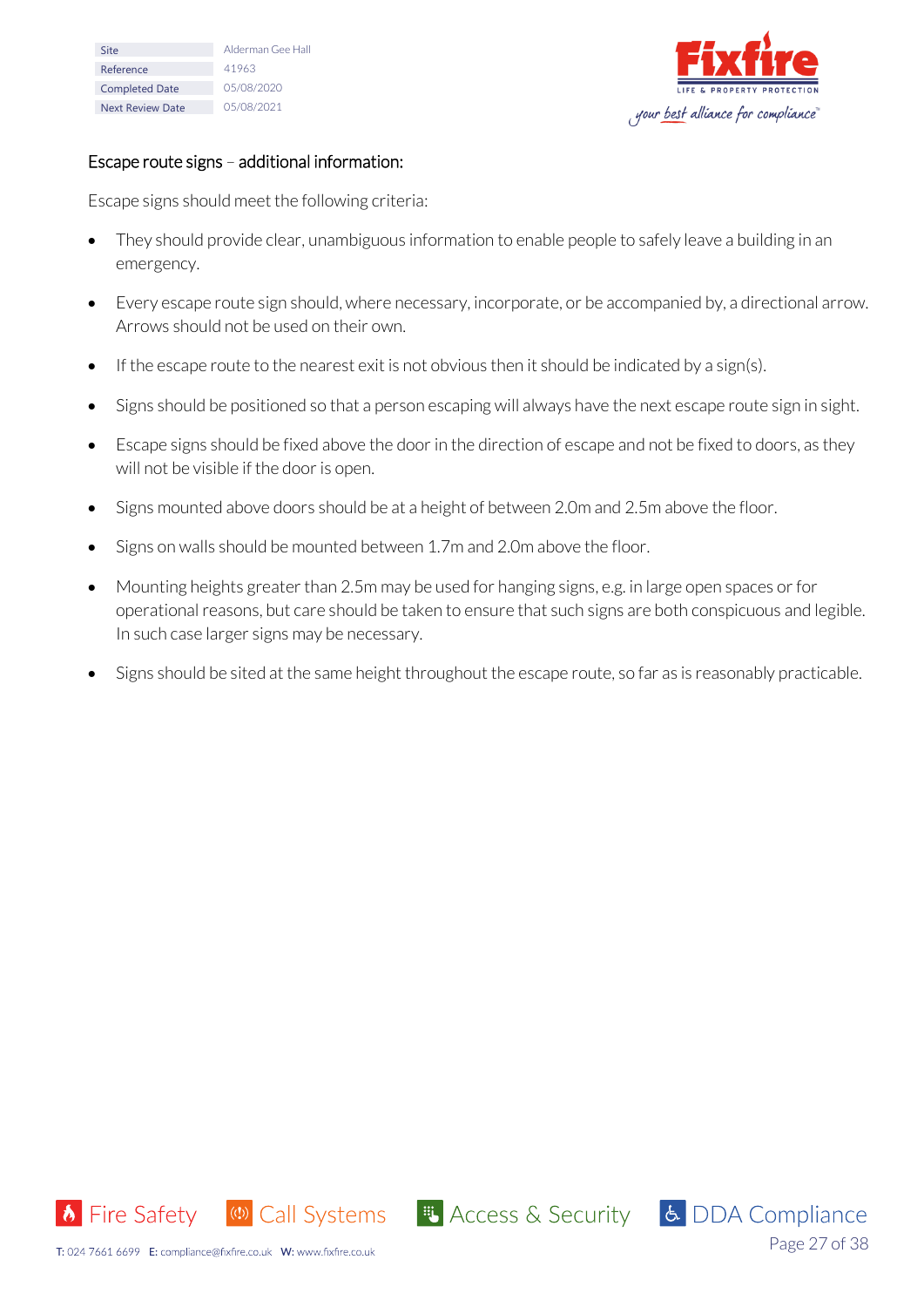| Alderman Gee Hall |
|-------------------|
| 41963             |
| 05/08/2020        |
| 05/08/2021        |
|                   |



# <span id="page-27-0"></span>5.6. Fire Fighting

| Where required, there are sufficient numbers of fire<br>extinguishers of the correct type (as a minimum, a CO2 in a lift<br>motor room and / or plant room).                                                                            | None installed |
|-----------------------------------------------------------------------------------------------------------------------------------------------------------------------------------------------------------------------------------------|----------------|
| If present, fire extinguishers are correctly positioned and<br>unobstructed; are either wall mounted or located in suitable fire<br>extinguisher stands with signage if necessary and are maintained<br>annually by a competent person. | N/A            |
| Where hose reels are provided they are subject to periodic<br>inspection, maintenance and testing.                                                                                                                                      | N/A            |
| Dry risers, if present, are tested on an annual basis by a<br>competent contractor.                                                                                                                                                     | N/A            |
| Sprinkler systems if present, are operational, the heads are<br>unobstructed and the system is tested weekly and regularly<br>maintained by a competent contractor.                                                                     | N/A            |

## Surveyor Comments and hazards observed





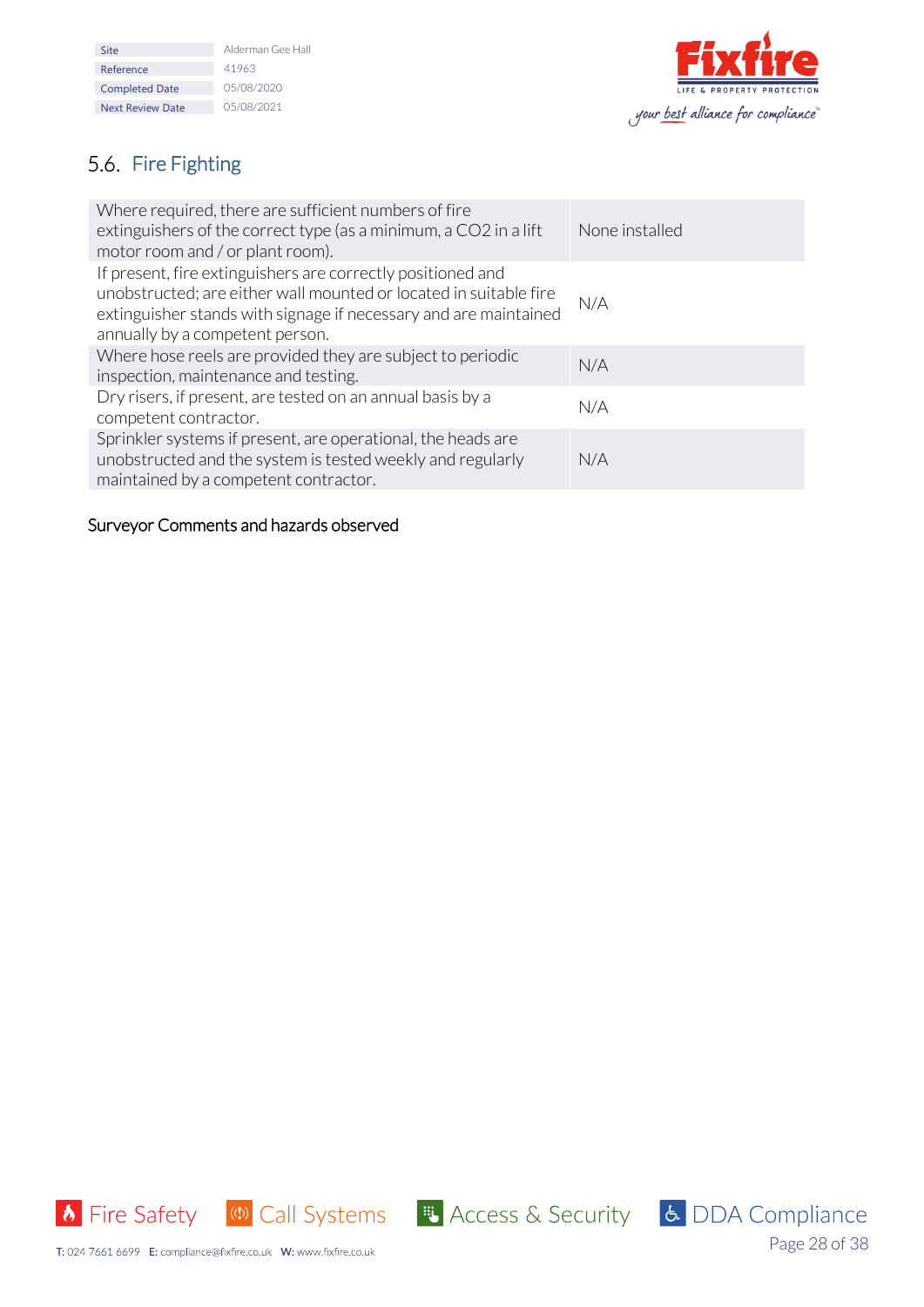| Site                    | Alderman Gee Hall |
|-------------------------|-------------------|
| Reference               | 41963             |
| <b>Completed Date</b>   | 05/08/2020        |
| <b>Next Review Date</b> | 05/08/2021        |



# <span id="page-28-0"></span>5.7. Risk Management – Management Considerations and Practices

| Are you the sole occupier of the premises?                                                                                                                                                                                                                                                                                                                                                                                                              | Yes       |
|---------------------------------------------------------------------------------------------------------------------------------------------------------------------------------------------------------------------------------------------------------------------------------------------------------------------------------------------------------------------------------------------------------------------------------------------------------|-----------|
| The emergency plan is adequate and correct for the property<br>type ('stay put' or 'simultaneous evacuation') and has been<br>adequately communicated.                                                                                                                                                                                                                                                                                                  | Yes.      |
| Staff and relevant people are trained in fire safety awareness.                                                                                                                                                                                                                                                                                                                                                                                         | Yes       |
| On manned sites, a sufficient number of trained fire wardens<br>have been appointed and are appropriately trained.                                                                                                                                                                                                                                                                                                                                      | Yes       |
| Are there instructions for calling the fire Service in case of fire?                                                                                                                                                                                                                                                                                                                                                                                    | Yes       |
| Is smoking banned except in designated areas?                                                                                                                                                                                                                                                                                                                                                                                                           | Yes       |
| Are "No smoking" signs in place at entrances to the block?                                                                                                                                                                                                                                                                                                                                                                                              | Yes       |
| Is there evidence of breaches in policy in relation to smoking?                                                                                                                                                                                                                                                                                                                                                                                         | <b>No</b> |
| Does basic security against arson appear reasonable?                                                                                                                                                                                                                                                                                                                                                                                                    | Yes       |
| Are there any flammable or combustible items near the building?                                                                                                                                                                                                                                                                                                                                                                                         | <b>No</b> |
| Disabled people can use the existing means of escape or other<br>suitable arrangements are in place.                                                                                                                                                                                                                                                                                                                                                    | Yes       |
| Fire-fighting. Facilities provided for fire fighters e.g. fire-fighting<br>lift, is maintained by a competent person.                                                                                                                                                                                                                                                                                                                                   | N/A       |
| Is the current evacuation policy appropriate?<br>STAY PUT: There is adequate compartmentation between<br>individual flats, electrical, plant and riser cupboards and<br>throughout escape route(s) at this property to provide a<br>minimum of 30/60 minutes protection from fire and smoke for<br>residents. In view of the foregoing a "defend in place" or "stay<br>put" policy is advised for this property in accordance with<br>current guidance. | Yes       |

## Surveyor Comments and hazards observed

See Action Plan

**6** Fire Safety (1) Call Systems **4** Access & Security **6** DDA Compliance



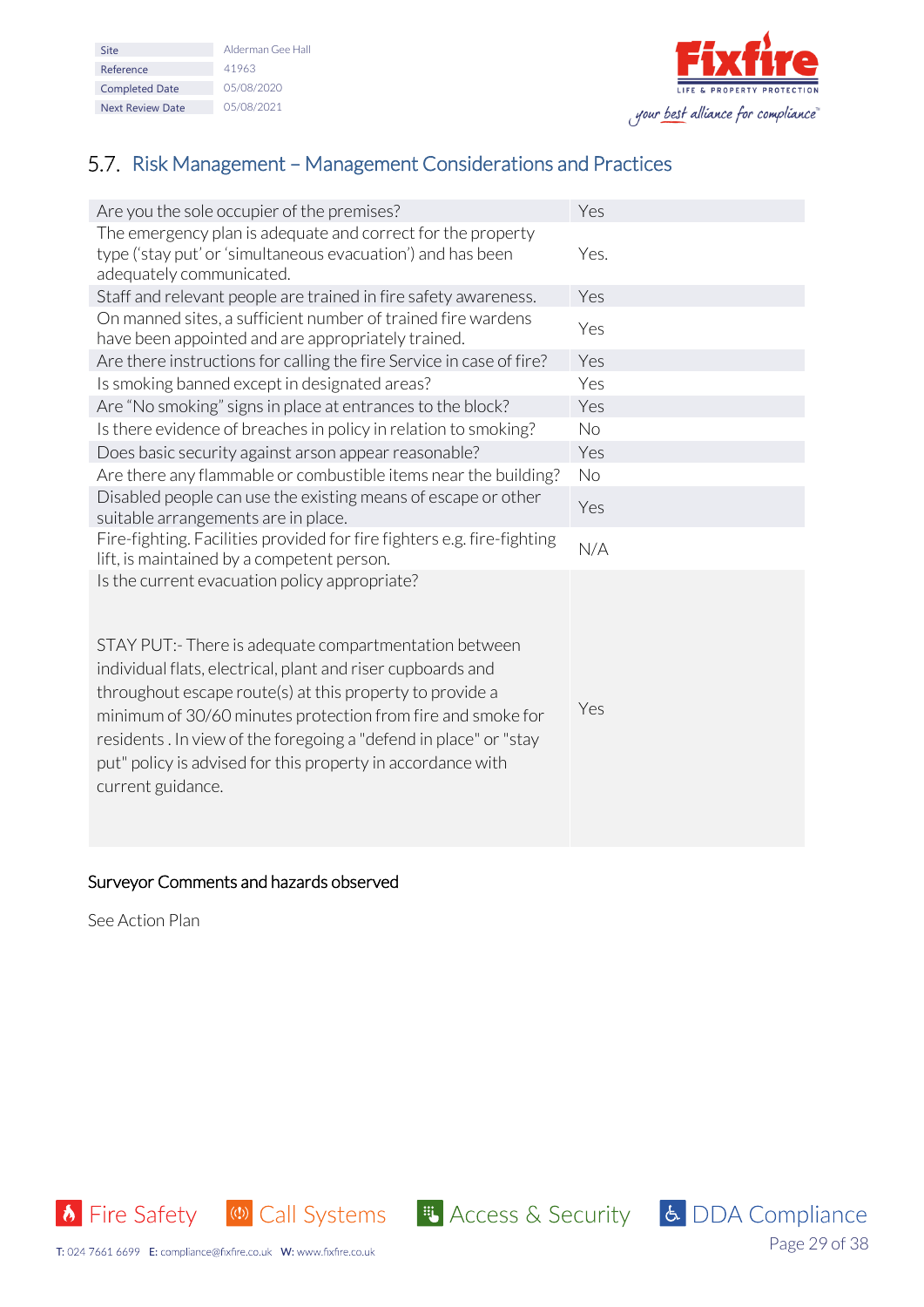| Site                    | Alderman Gee Hall |
|-------------------------|-------------------|
| Reference               | 41963             |
| <b>Completed Date</b>   | 05/08/2020        |
| <b>Next Review Date</b> | 05/08/2021        |



Page 30 of 38

& DDA Compliance

### Staff Training - additional information:

Article 13 of the Regulatory Reform Fire Safety Order states - The responsible person must, where necessary –

- a) Take measures for fire-fighting in the premises, adapted to the nature of the activities carried on there and the size of the undertaking and of the premises concerned;
- b) Nominate competent persons to implement those measures and ensure that the number of such persons, their training and the equipment available to them are adequate, taking into account the size of, and the specific hazards involved in, the premises concerned.

Additionally, Article 21 states that where there are employees, they should be provided with adequate safety training.

### Fire Drill Evaluation

To make sure drill objectives have been met and employees have conducted themselves properly and effectively during the drill, the safety staff should observe the drill and evaluate it immediately following the event.

When evaluating fire drills, ask questions such as:

- Did your fire alarm activate properly?
- Did all employees hear the alarm?
- Did any voice communication system operate properly and were instructions audible?
- Did electro-magnetic locking devices release locked doors upon the fire alarm system signal?
- Did employees check work areas for fire?
- Did they close doors and windows (if applicable) before evacuating?
- Was equipment properly shutdown?
- Did all employees participate in the drill?
- Did employees carry out emergency duties properly?
- Did employees follow assigned evacuation routes?
- Were corridors and stairwells clear and unobstructed?
- Did any employees who need assistance evacuating get it?
- Did employees go directly to assembly areas after evacuating the building?

(4) Call Systems **# Access & Security** 

• Did someone check to make sure all employees were accounted for?

**b** Fire Safety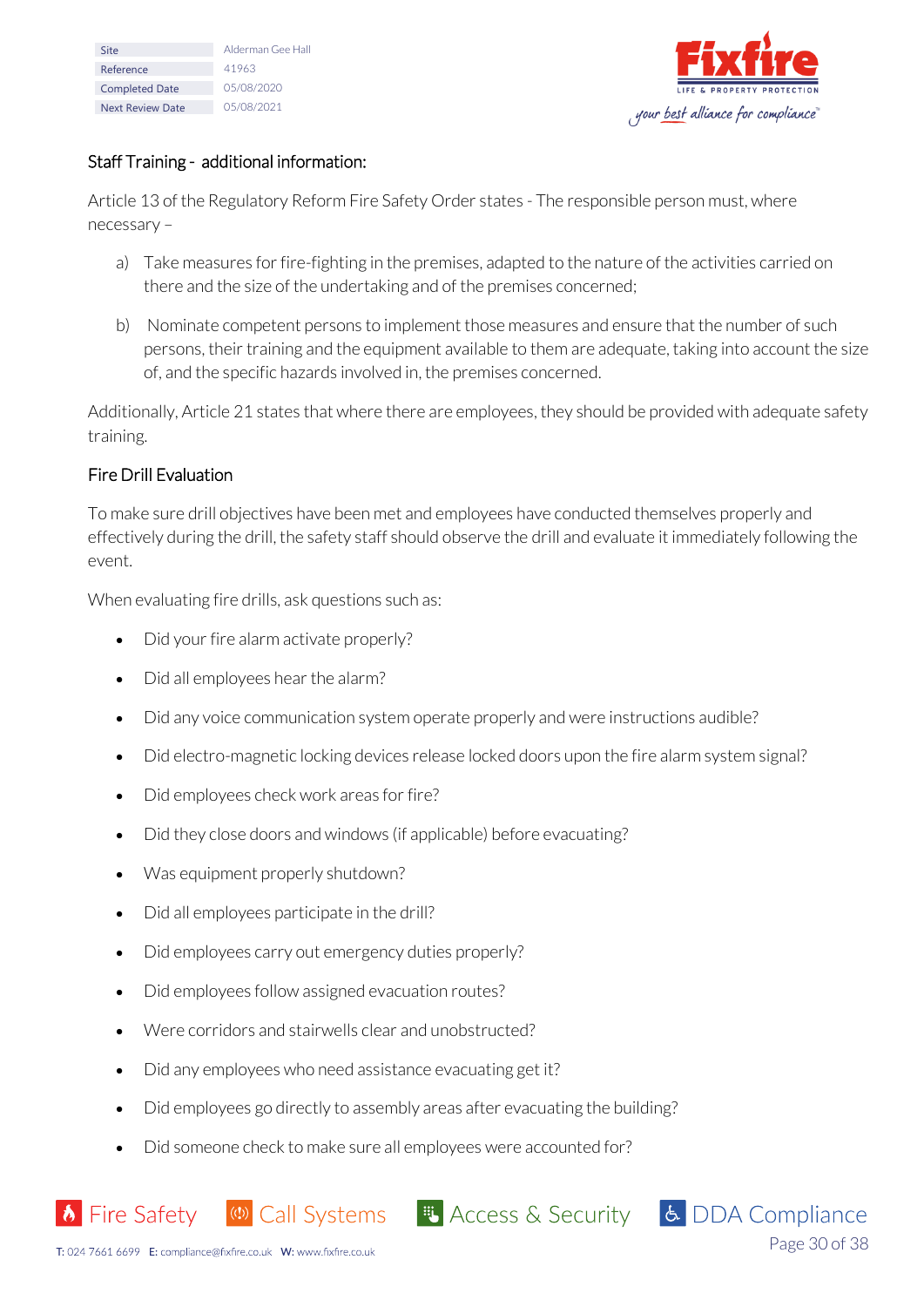| Site                    | Alderman Gee Hall |
|-------------------------|-------------------|
| Reference               | 41963             |
| <b>Completed Date</b>   | 05/08/2020        |
| <b>Next Review Date</b> | 05/08/2021        |



## Emergency Plan (Flats)

How people will be warned if there is a fire –

Smoke detector alarm or verbally.

It is strongly recommended that each flat has at least two smoke detectors, sited as near to the front door and bedrooms as possible.

Ensure that your smoke alarm works properly and that the battery is regularly changed.

If you find a fire in your flat –

Verbally raise the alarm by shouting 'FIRE'.

Call the Fire and Rescue Service by dialling 999.

Warn all persons in your flat and leave together.

Where possible turn off your cooker or oven if it is on.

Ensure you close all doors on the way out, particularly the front door.

Leave the immediate area and do not attempt to return to your flat until given permission by the Fire and Rescue Service.

Tackling a fire –

If a cooking pot or chip pan is involved:

1 Call the Fire and Rescue Service on 999 immediately.

2 Don't take risks.

3 Have a clear escape route.

4 Never move the pan.

5 Turn off the heat (if it's safe to do so).

6 Never use water on chip pan fires, as this will cause a fireball.

Do not try to put the fire out using a damp towel or fire blanket!

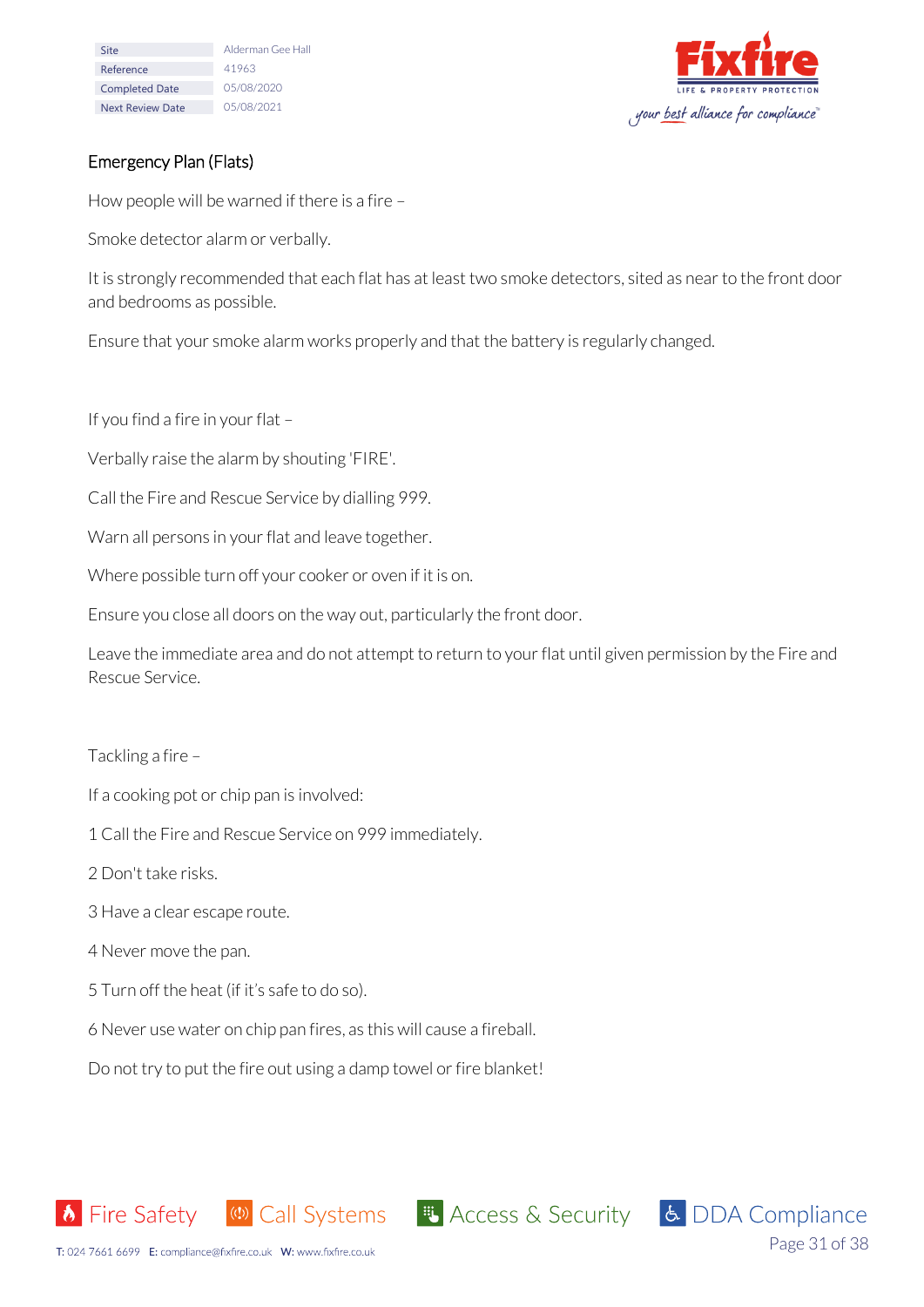| Site                    | Alderman Gee Hall |
|-------------------------|-------------------|
| Reference               | 41963             |
| <b>Completed Date</b>   | 05/08/2020        |
| <b>Next Review Date</b> | 05/08/2021        |



Hearing the alarm –

STAY PUT

On hearing an alarm:

Do not evacuate unless the fire directly affects your flat or you are instructed to leave by a member of the Fire and Rescue Service.

In most instances there will be no need for you to leave your flat, however if circumstances are such that you need to leave, the following actions will need to be taken:

Evacuate the building by the nearest available escape route or as directed by the Fire and Rescue Service.

If you have visitors, instruct them to follow you.

Always close doors behind you.

Do not put yourself at risk or cause delay.

Leave the building by the nearest available exit and move away from the building or to a specific location as directed by the Fire and Rescue Service.

How the fire and rescue service and any other services will be called and who will be responsible for doing this -

The person discovering the fire should call the Fire and Rescue Service by dialling 999.

The Fire Service Operator will ask you some questions - do not end the call until the Fire Service Operator has repeated the address to you and you are sure they have got it right.

What is on fire?

What is the address?

What is the nearest main road?

What town are you in?







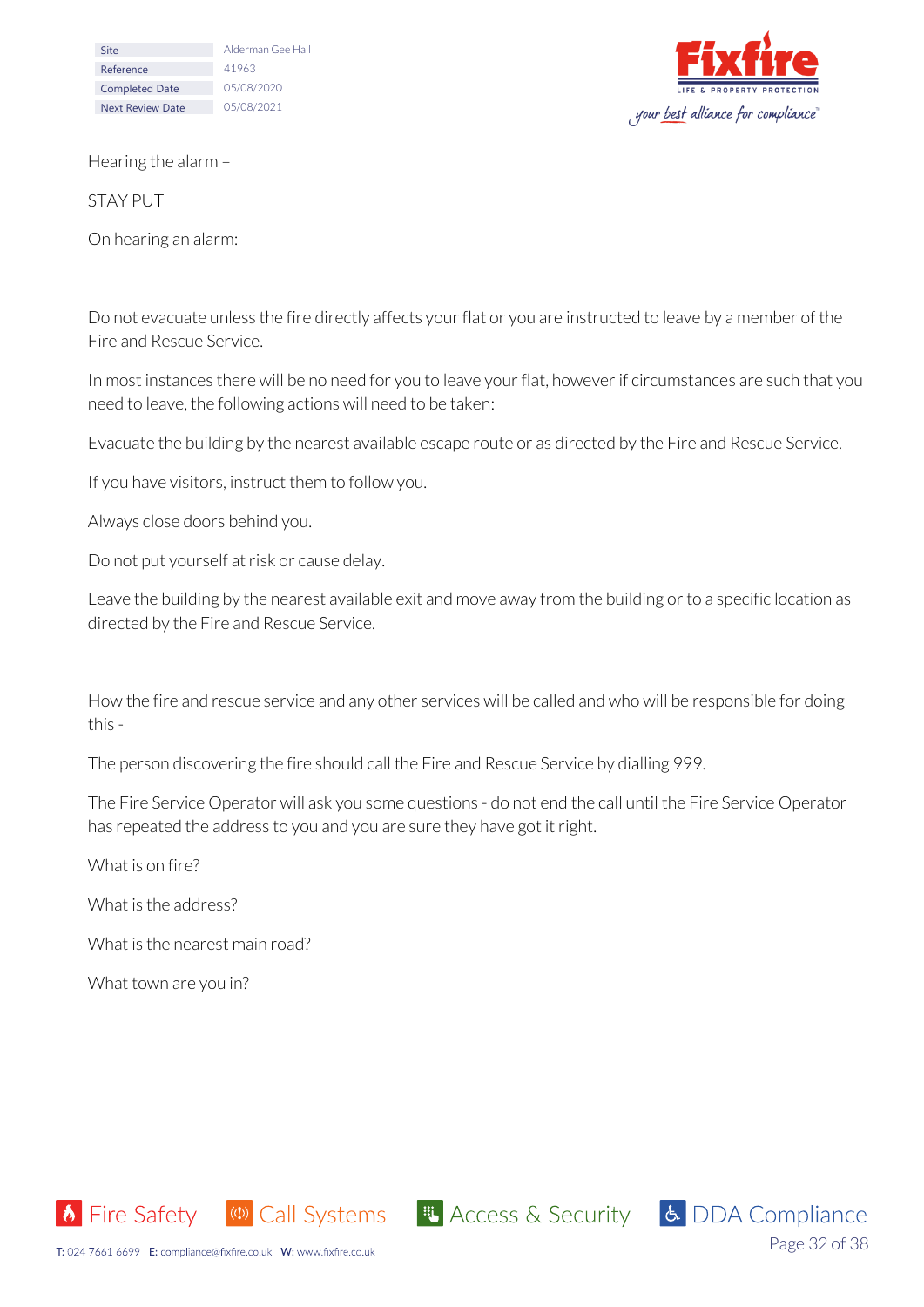| Site                    | Alderman Gee Hall |
|-------------------------|-------------------|
| Reference               | 41963             |
| <b>Completed Date</b>   | 05/08/2020        |
| <b>Next Review Date</b> | 05/08/2021        |
|                         |                   |



Page 33 of 38

### Additional Information: Fire safety records:

There is no statutory requirement to maintain a Fire Safety Log Book, but Article 17 of the Regulatory Reform (Fire Safety) Order 2005 requires the 'responsible person' for premises to ensure that all fire safety facilities, equipment and devices are maintained in efficient working order and in good repair.

The Order also requires that tests, maintenance and safety training are capable of being audited to ensure they are being carried out.

Keeping up-to-date records of your fire risk assessment can help you effectively manage the fire strategy for your premises and demonstrate how you are complying with fire safety law.

Even if you do not have to record the fire risk assessment, it can be helpful to keep a record of any cooperation and exchange of information made between employers and other responsible people for future reference.

In larger and more complex premises, it is best to keep a dedicated record of all maintenance of fireprotection equipment and training (Fire Log book). The quality of records may also be regarded as a good indicator of the overall quality of the safety management structure.

Your records should be kept in a specified place on the premises (for example, in the management's office), and should include:

- details of any significant findings from the Fire Risk Assessment and any action taken see Part 1, Section 4.1);
- testing and checking of escape routes, including final exit locking mechanisms, such as panic devices, emergency exit devices and any electromagnetic devices;
- testing of fire-warning systems, including weekly alarm tests and periodic maintenance by a competent person;
- recording of false alarms;
- testing and maintenance of emergency lighting systems;

(c) Call Systems

- testing and maintenance of fire extinguishers, hose reels and fire blankets, etc.;
- if appropriate, testing and maintenance of other fire safety equipment such as fire suppression
- systems and smoke control systems:
- recording and training of relevant people and fire evacuation drills;
- planning, organising, policy and implementation, monitoring, audit and review;
- maintenance and audit of any systems that are provided to help the fire and rescue service;
- the arrangements in a large multi-occupied building for a co-ordinated emergency plan or overall control of the actions you or your staff should take if there is a fire; and

**E** Access & Security **& DDA Compliance** 

**b** Fire Safety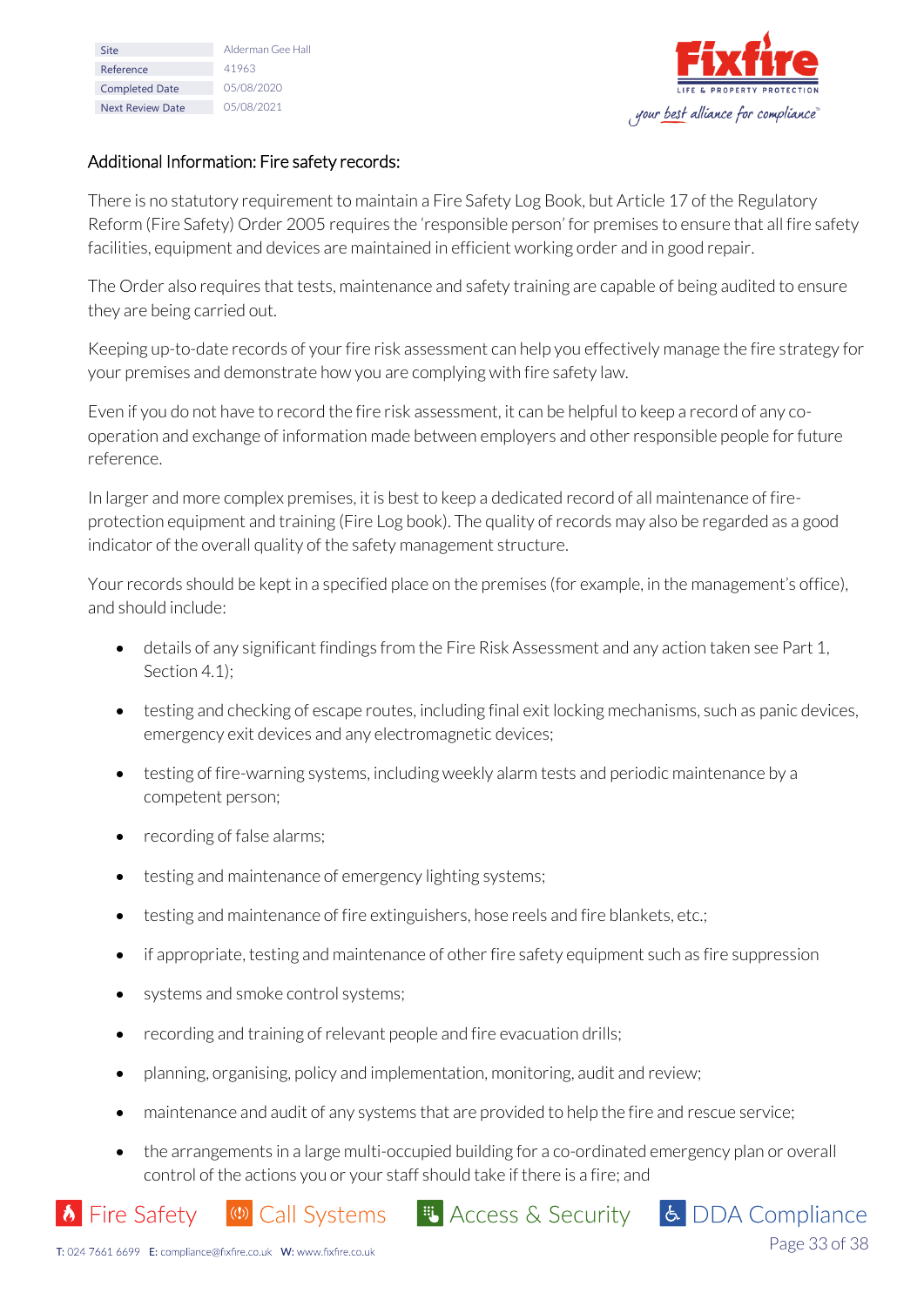| Site                    | Alderman Gee Hall |  |  |
|-------------------------|-------------------|--|--|
| Reference               | 41963             |  |  |
| <b>Completed Date</b>   | 05/08/2020        |  |  |
| <b>Next Review Date</b> | 05/08/2021        |  |  |



- all alterations, tests, repairs and maintenance of fire safety systems, including passive systems such as fire doors.
- Other issues that you may wish to record include: the competence, qualifications and status of the persons responsible for carrying out inspections and tests;
- the results of periodic safety audits, reviews, inspections and tests, and any
- remedial action taken:
- all incidents and circumstances which had the potential to cause accidents and monitor subsequent remedial actions; and
- a record of the building use, the fire prevention and protection measures in place and high-risk areas.

You should ensure that no other management decisions or policies compromise safety.

Your documentation should be available for inspection by representatives of the enforcing authority.

More detailed advice is given in BS 5588-12.52



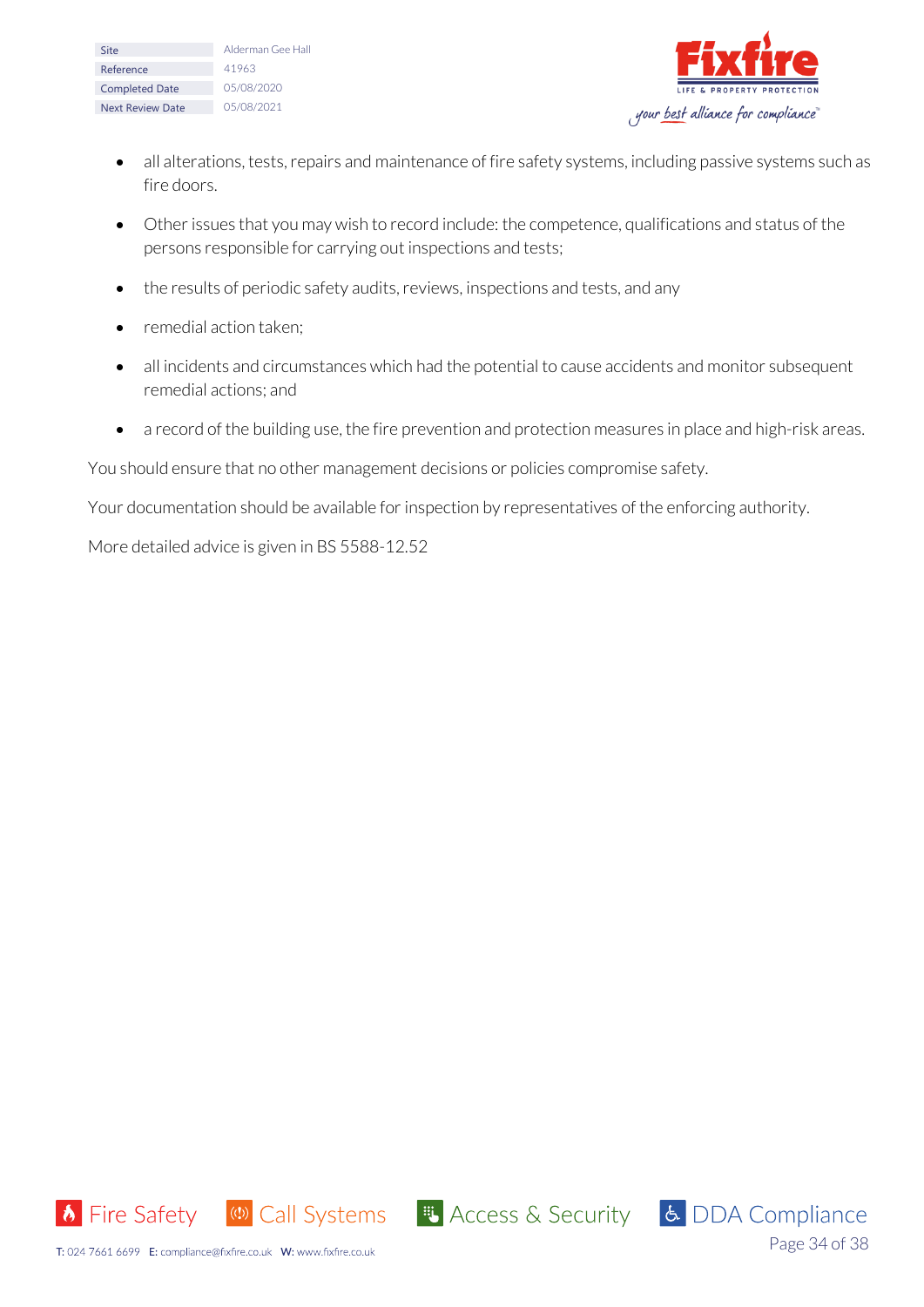| Site                    | Alderman Gee Hall |  |
|-------------------------|-------------------|--|
| Reference               | 41963             |  |
| <b>Completed Date</b>   | 05/08/2020        |  |
| <b>Next Review Date</b> | 05/08/2021        |  |



# <span id="page-34-0"></span>5.8. Previous Incidents

| Have the premises been free from:                                      |     |  |
|------------------------------------------------------------------------|-----|--|
| Fires                                                                  | Yρς |  |
| Break-ins                                                              | Yes |  |
| Vandalism                                                              | Yρς |  |
| If not, state incidents, cost and measures taken to prevent recurrence |     |  |

| Have any recommendations been made following this risk<br>assessment? | Yes |
|-----------------------------------------------------------------------|-----|
| Do you need further specialist advice with this assessment?           | Nο  |
| Contact for advice                                                    |     |

See Section 4.2 for Action Plan



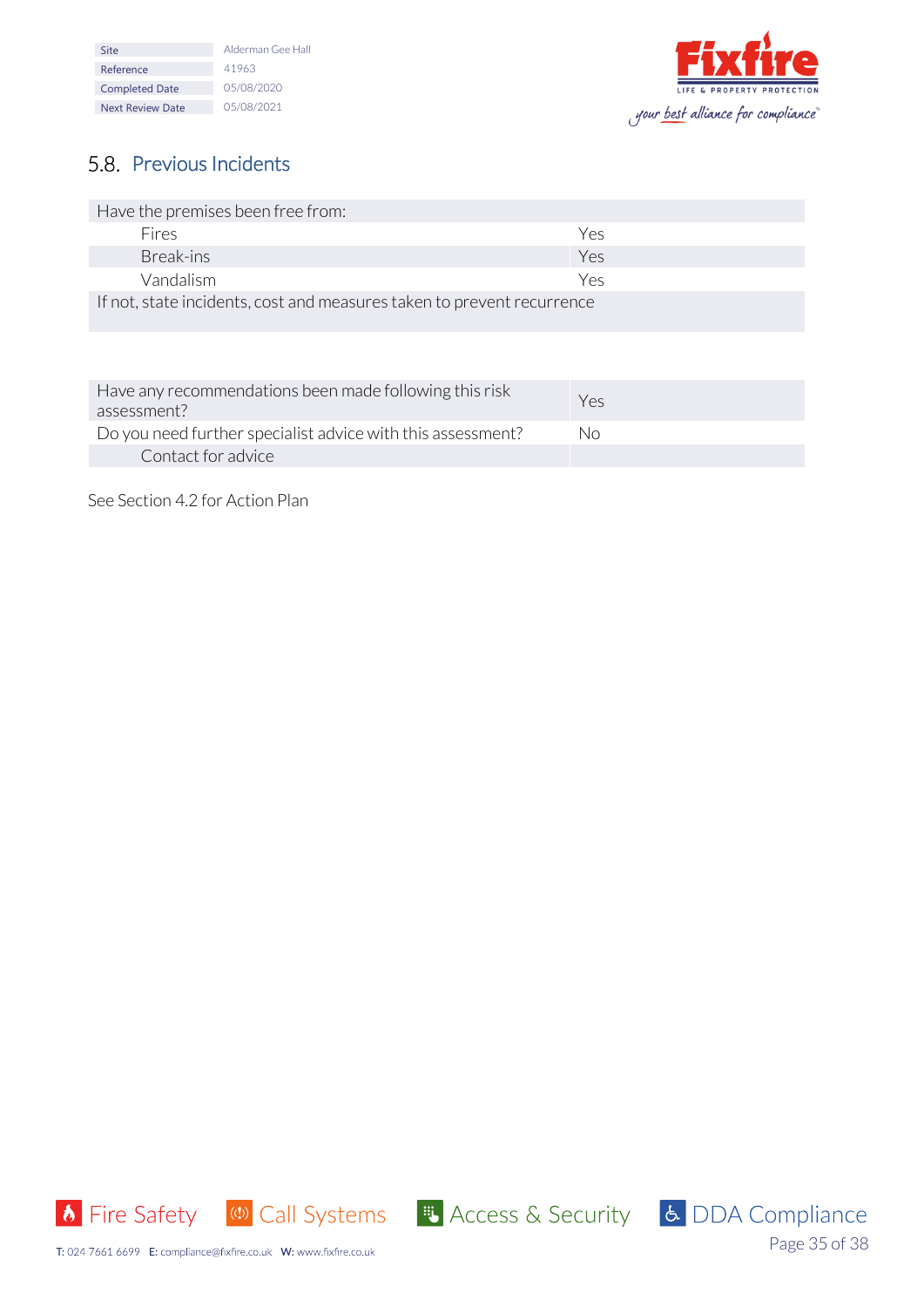| Site                    | Alderman Gee Hall |  |
|-------------------------|-------------------|--|
| Reference               | 41963             |  |
| <b>Completed Date</b>   | 05/08/2020        |  |
| <b>Next Review Date</b> | 05/08/2021        |  |



# <span id="page-35-0"></span>5.9. Fire Risk Assessment Review

The record of the risk assessment is a live document which must be reviewed to ensure it remains up to date.

Arrangements should be made to review the assessment regularly and whenever there is reason to suspect that it is no longer valid. Please refer to the Introduction in section 2 for further guidance regarding when a review may be required.

Records of reviews/audits of this risk assessment should be kept below:

| Date | Name of Reviewer | Actions/Comments |
|------|------------------|------------------|
|      |                  |                  |
|      |                  |                  |
|      |                  |                  |
|      |                  |                  |
|      |                  |                  |
|      |                  |                  |
|      |                  |                  |



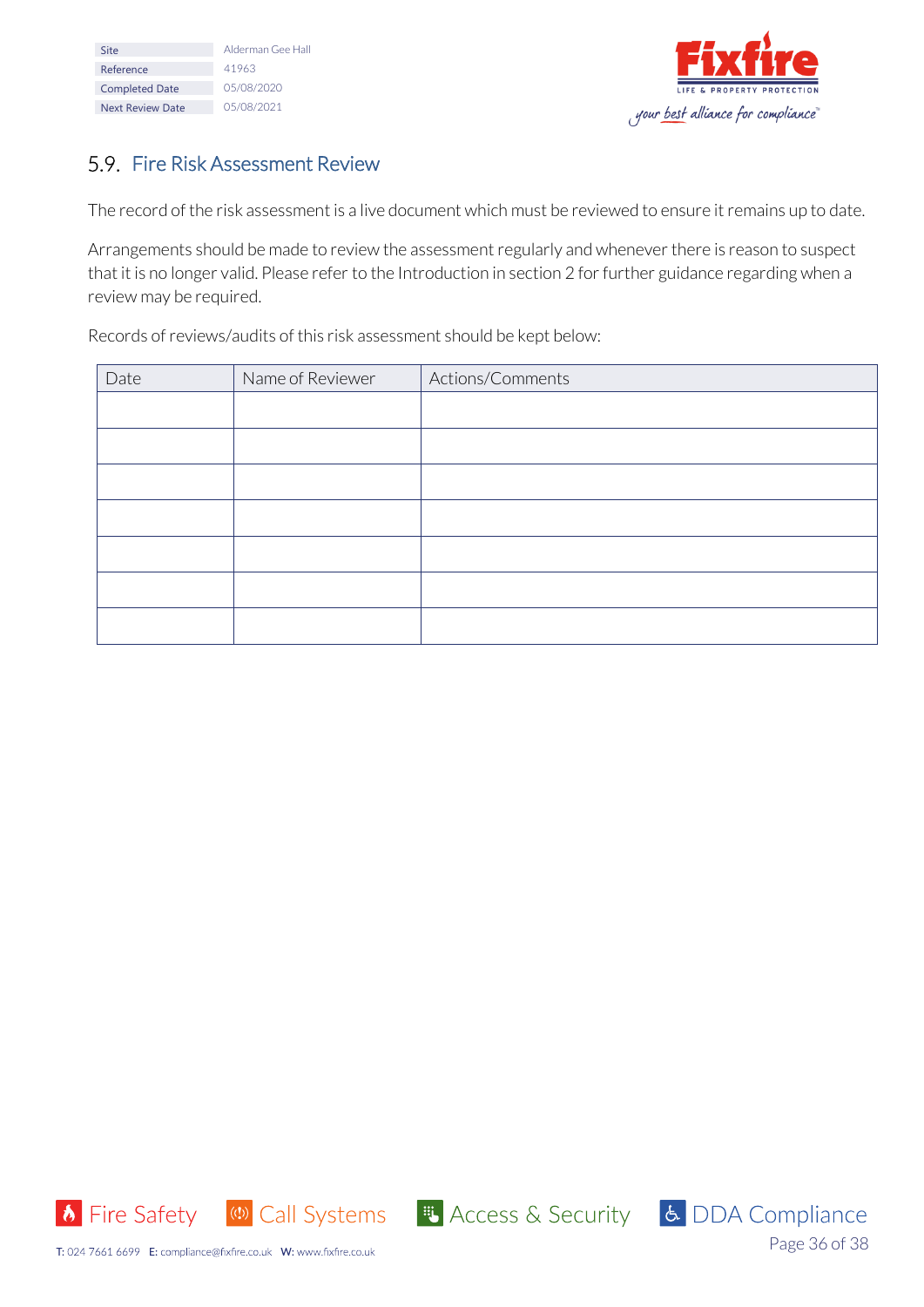| Site                    | Alderman Gee Hall |
|-------------------------|-------------------|
| Reference               | 41963             |
| <b>Completed Date</b>   | 05/08/2020        |
| <b>Next Review Date</b> | 05/08/2021        |



# <span id="page-36-0"></span>Appendices

# <span id="page-36-1"></span>6.1. Appendix A

| Sign<br>Meaning: as viewed from in front of the sign |                                                                                                                                                                                                                                                                      | Examples of locations                                                                                                                                                                           |  |
|------------------------------------------------------|----------------------------------------------------------------------------------------------------------------------------------------------------------------------------------------------------------------------------------------------------------------------|-------------------------------------------------------------------------------------------------------------------------------------------------------------------------------------------------|--|
| <u>Exit</u><br>Fire                                  | Progress down to the right (indicating<br>1.<br>change of level)                                                                                                                                                                                                     | On wall or suspended at head of<br>1.<br>stairs or ramp<br>On half landing wall of stairs<br>2.<br>Suspended at change of level                                                                 |  |
| Exit<br>Fire                                         | 1.<br>Progress down to the right (indicating<br>change of level)<br>Progress forward and across to the right<br>2.<br>from here (when suspended within an open<br>area                                                                                               | 1.<br>On wall or suspended at head of<br>stairs or ramp<br>2.<br>On half landing wall of stairs<br>3.<br>Suspended at change of level<br>Suspended in open areas<br>4.                          |  |
| Exit                                                 | Progress down to the left (indicating change<br>1.<br>of level)                                                                                                                                                                                                      | On wall or suspended at head of<br>1.<br>stairs or ramp<br>2.<br>On half landing wall of stairs<br>3.<br>Suspended at change of level                                                           |  |
| Exit                                                 | Progress up to the left (indicating a change<br>1.<br>of level)                                                                                                                                                                                                      | On wall or suspended at head of<br>1.<br>stairs or ramp<br>2.<br>On half landing wall of stairs<br>3.<br>Suspended at change of level<br>4.<br>Suspended in open areas                          |  |
| Exit<br><b>Fire</b><br>exit                          | Progress forward from here (indicating<br>1.<br>direction of travel)<br>2.<br>Progress forward and through from here<br>when sign is sited above a door (indicating<br>direction of travel<br>3.<br>Progress forward and up from here<br>(indicating change of level | Suspended in corridor leading to<br>1.<br>door<br>2.<br>Suspended in front of door<br>3.<br>Positioned above door<br>Suspended in open areas<br>4.<br>5.<br>Suspended at foot of stairs or ramp |  |